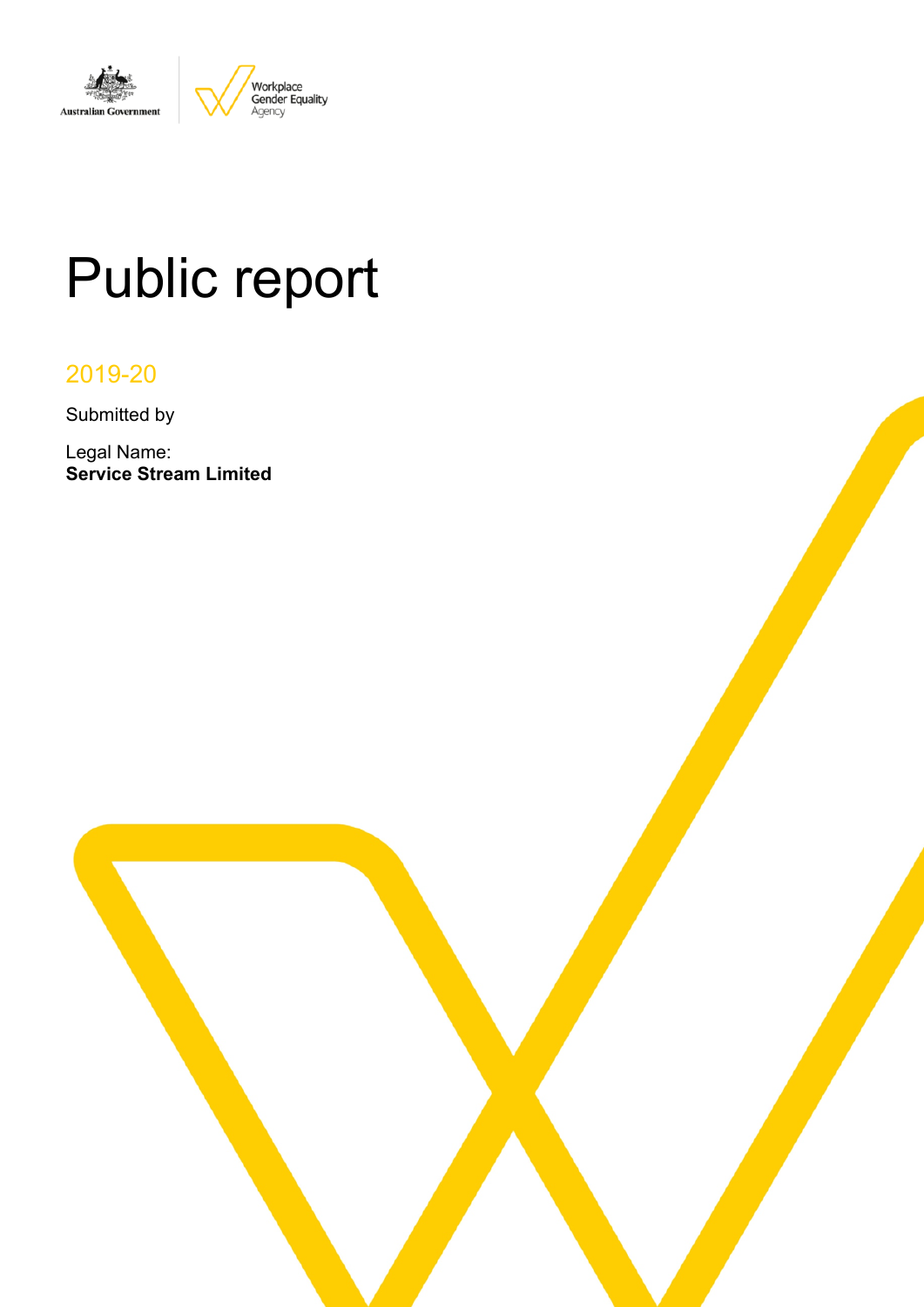

# Organisation and contact details

| Submitting organisation details | Legal name                                    | Service Stream Limited                                        |
|---------------------------------|-----------------------------------------------|---------------------------------------------------------------|
|                                 | <b>ABN</b>                                    | 46072369870                                                   |
|                                 | <b>ANZSIC</b>                                 | F Wholesale Trade<br>3493 Telecommunication Goods Wholesaling |
|                                 | <b>Business/trading name/s</b>                |                                                               |
|                                 | ASX code (if applicable)                      | <b>SSM</b>                                                    |
|                                 | <b>Postal address</b>                         | PO Box 14570<br>MELBOURNE VIC 8001                            |
|                                 |                                               | Australia                                                     |
|                                 | Organisation phone number                     | $(03)$ 9677 8888                                              |
| <b>Reporting structure</b>      | Ultimate parent                               | Service Stream Limited                                        |
|                                 | Number of employees covered by<br>this report | 2,239                                                         |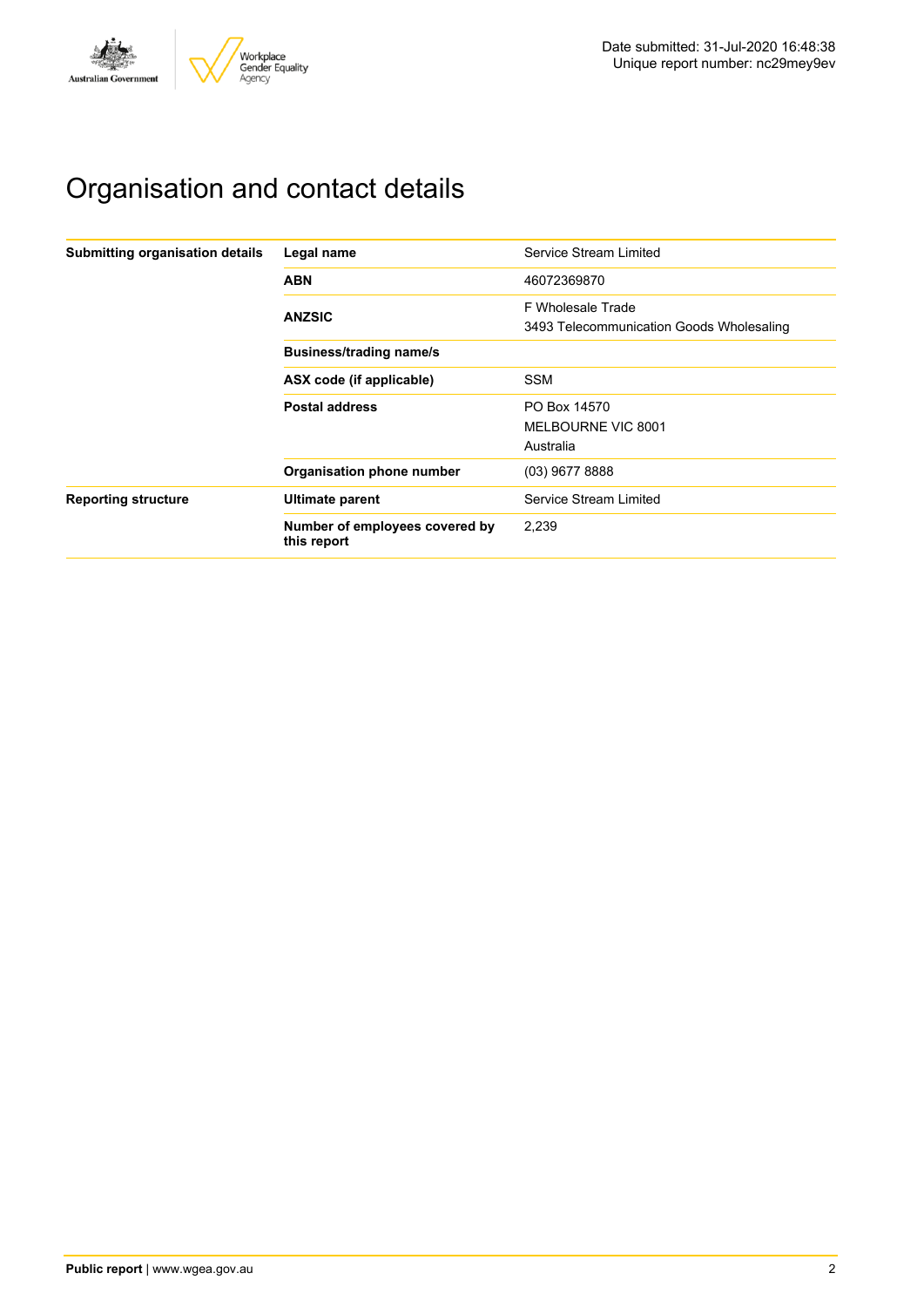

# All organisations covered by this report

| Legal name                                     | <b>Business/trading name/s</b> |
|------------------------------------------------|--------------------------------|
| Service Stream Limited                         |                                |
| Comdain Services Pty Ltd                       |                                |
| Service Stream Solutions Pty Limited           |                                |
| Service Stream Communications Pty Ltd          |                                |
| Total Communications Infrastructure Pty Ltd    |                                |
| Service Stream Holdings Pty Ltd                |                                |
| Service Stream Infrastructure Services Pty Ltd |                                |
| AMRS (Aust) Pty Ltd                            |                                |
| Comdain Infrastructure Pty Ltd                 |                                |
| Comdain Corporate Pty Ltd                      |                                |
| Comdain Civil Constructions Pty Ltd            |                                |
| Comdain Civil Constructions (Qld) Pty Ltd      |                                |
| Comdain Gas (Aust) Pty Ltd                     |                                |
| TechSafe Management Pty Ltd                    |                                |
| Comdain Services (AMS) Pty Ltd                 |                                |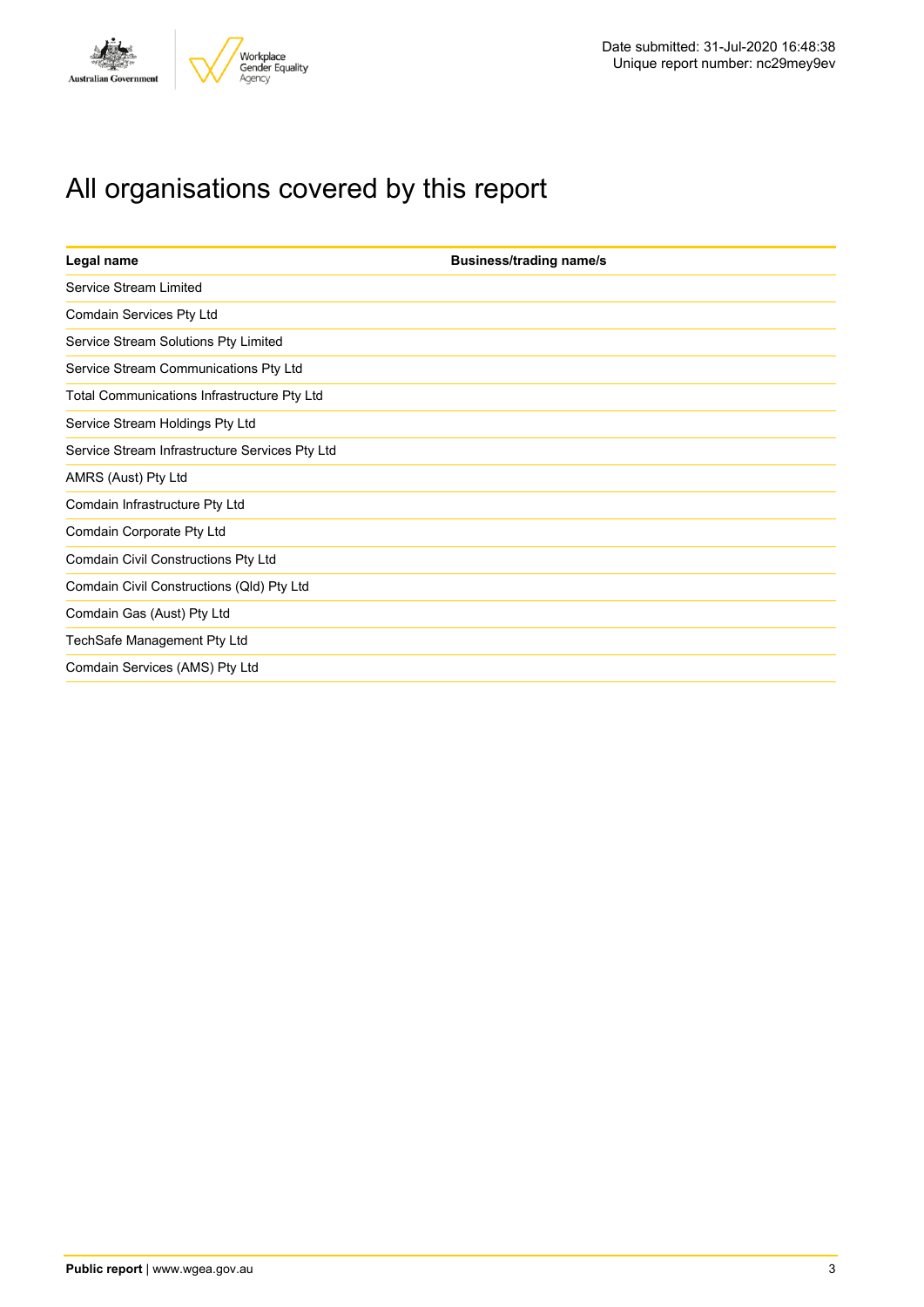

# Workplace profile

### **Manager**

| Manager occupational categories   | Reporting level to CEO |                          |                | No. of employees |                 |  |  |
|-----------------------------------|------------------------|--------------------------|----------------|------------------|-----------------|--|--|
|                                   |                        | <b>Employment status</b> | F              | M                | Total employees |  |  |
|                                   |                        | Full-time permanent      | $\mathbf 0$    | -1               |                 |  |  |
|                                   |                        | Full-time contract       | $\mathbf 0$    | $\mathbf 0$      | $\mathbf{0}$    |  |  |
| CEO/Head of Business in Australia | 0                      | Part-time permanent      | $\Omega$       | $\mathbf 0$      | $\mathbf{0}$    |  |  |
|                                   |                        | Part-time contract       | $\Omega$       | $\Omega$         | $\Omega$        |  |  |
|                                   |                        | Casual                   | $\mathbf 0$    | $\mathbf 0$      | $\Omega$        |  |  |
|                                   |                        | Full-time permanent      |                | $\overline{4}$   | 5               |  |  |
|                                   |                        | Full-time contract       | $\mathbf 0$    | $\mathbf 0$      | $\mathbf 0$     |  |  |
| Key management personnel          | $+1$                   | Part-time permanent      | $\Omega$       | $\Omega$         | $\mathbf{0}$    |  |  |
|                                   |                        | Part-time contract       | $\mathbf{0}$   | $\mathbf 0$      | $\Omega$        |  |  |
|                                   |                        | Casual                   | $\mathbf 0$    | $\mathbf 0$      | $\mathbf 0$     |  |  |
|                                   | $-1$                   | Full-time permanent      |                | 10               | 11              |  |  |
|                                   |                        | Full-time contract       | $\mathbf 0$    | $\mathbf 0$      | $\mathbf{0}$    |  |  |
|                                   |                        | Part-time permanent      | $\mathbf 0$    | $\mathbf 0$      | $\mathbf{0}$    |  |  |
|                                   |                        | Part-time contract       | $\mathbf 0$    | $\mathbf 0$      | $\mathbf{0}$    |  |  |
|                                   |                        | Casual                   | $\mathbf{0}$   | $\Omega$         | $\Omega$        |  |  |
|                                   | $-2$                   | Full-time permanent      | 3              | 25               | 28              |  |  |
|                                   |                        | Full-time contract       | $\mathbf 0$    | $\mathbf 0$      | $\mathbf{0}$    |  |  |
| Other executives/General managers |                        | Part-time permanent      | 3              | $\Omega$         | 3               |  |  |
|                                   |                        | Part-time contract       | $\Omega$       | $\mathbf 0$      | $\mathbf{0}$    |  |  |
|                                   |                        | Casual                   | $\Omega$       | $\mathbf 0$      | $\Omega$        |  |  |
|                                   |                        | Full-time permanent      | $\overline{1}$ | 3                | $\overline{4}$  |  |  |
|                                   |                        | Full-time contract       | $\Omega$       | $\mathbf 0$      | $\mathbf{0}$    |  |  |
|                                   | $-3$                   | Part-time permanent      | $\Omega$       | $\mathbf 0$      | $\mathbf{0}$    |  |  |
|                                   |                        | Part-time contract       | $\mathbf 0$    | $\mathbf 0$      | $\Omega$        |  |  |
|                                   |                        | Casual                   | $\Omega$       | $\Omega$         | $\mathbf{0}$    |  |  |
|                                   |                        | Full-time permanent      |                | 11               | 12              |  |  |
|                                   |                        | Full-time contract       | $\Omega$       | $\mathbf 0$      | $\Omega$        |  |  |
| <b>Senior Managers</b>            | $-2$                   | Part-time permanent      | $\mathbf 0$    | $\mathbf 0$      | $\Omega$        |  |  |
|                                   |                        | Part-time contract       | $\Omega$       | $\mathbf 0$      | $\mathbf{0}$    |  |  |
|                                   |                        | Casual                   | $\mathbf 0$    | $\mathbf 0$      | $\Omega$        |  |  |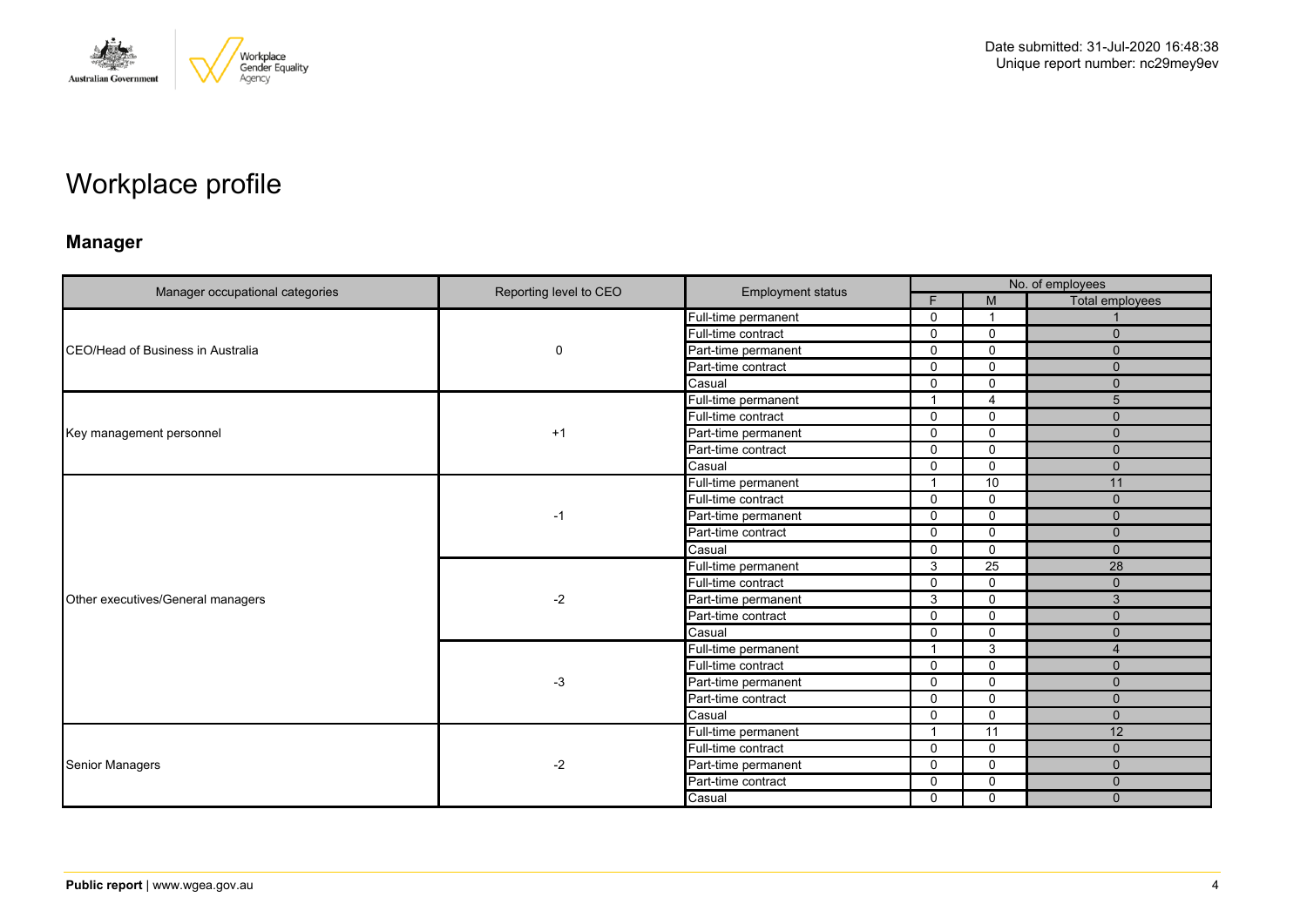

| Manager occupational categories | Reporting level to CEO | <b>Employment status</b> | No. of employees        |                 |                        |
|---------------------------------|------------------------|--------------------------|-------------------------|-----------------|------------------------|
|                                 |                        |                          | F                       | M               | <b>Total employees</b> |
|                                 |                        | Full-time permanent      | $\overline{4}$          | 16              | $\overline{20}$        |
|                                 |                        | Full-time contract       | $\mathbf 0$             | $\mathbf 0$     | $\overline{0}$         |
|                                 | $-3$                   | Part-time permanent      | $\mathbf{0}$            | $\mathbf 0$     | $\mathbf{0}$           |
|                                 |                        | Part-time contract       | $\mathbf 0$             | $\overline{0}$  | $\overline{0}$         |
|                                 |                        | Casual                   | $\mathbf{0}$            | $\mathbf 0$     | $\overline{0}$         |
|                                 |                        | Full-time permanent      | 2                       | $\overline{3}$  | $\overline{5}$         |
|                                 |                        | Full-time contract       | $\mathbf 0$             | $\mathsf 0$     | $\mathsf{O}\xspace$    |
|                                 | -4                     | Part-time permanent      | $\mathbf 0$             | $\mathbf 0$     | $\overline{0}$         |
|                                 |                        | Part-time contract       | $\mathbf 0$             | $\mathbf 0$     | $\mathbf{0}$           |
|                                 |                        | Casual                   | $\mathbf 0$             | $\overline{1}$  | $\overline{1}$         |
|                                 |                        | Full-time permanent      | 2                       | $\overline{4}$  | $6\phantom{1}$         |
|                                 |                        | Full-time contract       | $\mathbf 0$             | $\mathbf 0$     | $\mathbf{0}$           |
|                                 | $-2$                   | Part-time permanent      | $\mathbf 0$             | $\mathbf 0$     | $\mathsf{O}\xspace$    |
|                                 |                        | Part-time contract       | $\mathbf 0$             | $\mathbf 0$     | $\mathsf{O}\xspace$    |
|                                 |                        | Casual                   | $\mathbf 0$             | $\mathsf{O}$    | $\mathbf 0$            |
|                                 | $-3$                   | Full-time permanent      | 5                       | 52              | 57                     |
|                                 |                        | Full-time contract       | $\mathbf 0$             | $\overline{1}$  | $\mathbf{1}$           |
|                                 |                        | Part-time permanent      | $\mathbf 0$             | $\overline{1}$  | $\mathbf{1}$           |
|                                 |                        | Part-time contract       | $\mathbf 0$             | $\mathsf{O}$    | $\mathbf 0$            |
|                                 |                        | Casual                   | $\mathbf 0$             | $\overline{1}$  | $\mathbf{1}$           |
|                                 | $-4$                   | Full-time permanent      | $\overline{7}$          | $\overline{50}$ | 57                     |
|                                 |                        | Full-time contract       | $\mathbf 0$             | $\overline{2}$  | $\overline{2}$         |
| Other managers                  |                        | Part-time permanent      | $\overline{\mathbf{1}}$ | $\overline{1}$  | $\overline{2}$         |
|                                 |                        | Part-time contract       | 0                       | $\mathsf{O}$    | $\mathbf 0$            |
|                                 |                        | Casual                   | 0                       | $\mathsf{O}$    | $\mathbf 0$            |
|                                 |                        | Full-time permanent      | $\overline{4}$          | $\overline{34}$ | 38                     |
|                                 |                        | Full-time contract       | 0                       | $\mathbf 0$     | $\mathbf 0$            |
|                                 | -5                     | Part-time permanent      | $\mathbf 0$             | $\mathbf 0$     | $\mathbf 0$            |
|                                 |                        | Part-time contract       | $\mathbf 0$             | $\mathbf 0$     | $\mathbf 0$            |
|                                 |                        | Casual                   | $\mathbf 0$             | $\mathbf 0$     | $\mathbf 0$            |
|                                 |                        | Full-time permanent      | $\mathbf 0$             | 6               | $6\phantom{1}$         |
|                                 |                        | Full-time contract       | $\mathbf 0$             | $\mathbf 0$     | $\mathbf 0$            |
|                                 | -6                     | Part-time permanent      | $\mathbf 0$             | $\mathbf 0$     | $\mathbf{0}$           |
|                                 |                        | Part-time contract       | $\mathbf 0$             | $\mathbf 0$     | $\mathbf{0}$           |
|                                 |                        | Casual                   | $\mathbf 0$             | $\mathbf 0$     | $\mathbf{0}$           |
| Grand total: all managers       |                        |                          | $\overline{35}$         | 226             | 261                    |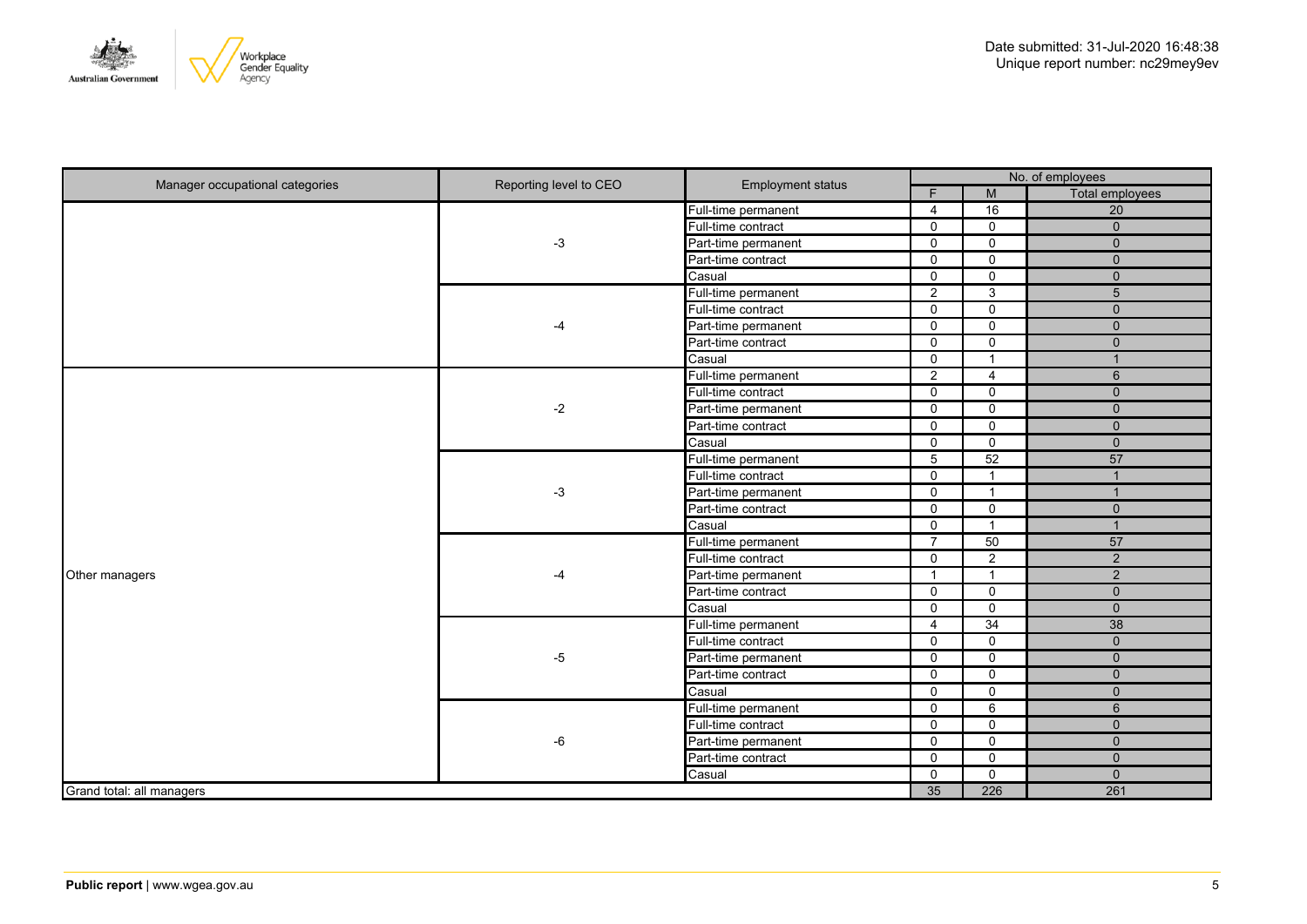

# Workplace profile

### **Non-manager**

| Non-manager occupational categories |                          |              | No. of employees (excluding graduates and apprentices) No. of graduates (if applicable) No. of apprentices (if applicable) |                          |              |              |              |                 |
|-------------------------------------|--------------------------|--------------|----------------------------------------------------------------------------------------------------------------------------|--------------------------|--------------|--------------|--------------|-----------------|
|                                     | <b>Employment status</b> |              | M                                                                                                                          |                          | M            | F.           | M            | Total employees |
|                                     | Full-time permanent      | 51           | 159                                                                                                                        | 0                        | 6            | 0            | 0            | 216             |
|                                     | Full-time contract       | 3            | 4                                                                                                                          | $\mathbf{0}$             | $\mathbf{0}$ | $\Omega$     | $\Omega$     | $\overline{7}$  |
| Professionals                       | Part-time permanent      | 11           | 0                                                                                                                          | $\mathbf 0$              | 0            | 0            | $\mathbf 0$  | 11              |
|                                     | Part-time contract       | $\Omega$     | $\Omega$                                                                                                                   | $\mathbf 0$              | $\mathbf 0$  | $\mathbf{0}$ | $\mathbf 0$  | $\Omega$        |
|                                     | Casual                   | 2            | $\overline{7}$                                                                                                             | 1                        | 0            | 0            | 0            | 10              |
|                                     | Full-time permanent      | 14           | 493                                                                                                                        | $\mathbf 0$              | $\mathbf 0$  | $\Omega$     | $\mathbf 0$  | 507             |
|                                     | Full-time contract       | 0            | 10                                                                                                                         | 0                        | 0            | 0            | $\mathbf 0$  | 10              |
| Technicians and trade               | Part-time permanent      | $\Omega$     | 9                                                                                                                          | $\mathbf 0$              | $\mathbf{0}$ | $\Omega$     | $\Omega$     | 9               |
|                                     | Part-time contract       | 0            | 3                                                                                                                          | $\mathbf 0$              | $\mathbf 0$  | $\Omega$     | $\mathbf 0$  | 3               |
|                                     | Casual                   | 4            | 78                                                                                                                         | $\mathbf 0$              | $\mathbf 0$  | $\mathbf 0$  | $\mathbf 0$  | 82              |
|                                     | Full-time permanent      | 0            | $\Omega$                                                                                                                   | $\mathbf 0$              | 0            | 0            | $\mathbf 0$  | $\mathbf{0}$    |
|                                     | Full-time contract       | 0            | 0                                                                                                                          | $\Omega$                 | $\Omega$     | 0            | $\Omega$     | $\Omega$        |
| Community and personal service      | Part-time permanent      | 0            | 0                                                                                                                          | $\mathbf 0$              | $\mathbf 0$  | 0            | $\mathbf 0$  | $\mathbf{0}$    |
|                                     | Part-time contract       | 0            | $\Omega$                                                                                                                   | $\mathbf 0$              | $\mathbf 0$  | 0            | $\mathbf 0$  | $\mathbf{0}$    |
|                                     | Casual                   | 0            | $\Omega$                                                                                                                   | $\mathbf 0$              | 0            | $\Omega$     | $\mathbf 0$  | $\mathbf{0}$    |
|                                     | Full-time permanent      | 218          | 260                                                                                                                        | $\overline{\phantom{a}}$ | 0            | 0            | $\mathbf 0$  | 479             |
|                                     | Full-time contract       | 12           | 23                                                                                                                         | $\mathbf 0$              | $\mathbf 0$  | $\mathbf 0$  | $\mathbf 0$  | 35              |
| Clerical and administrative         | Part-time permanent      | 16           | 8                                                                                                                          | $\mathbf 0$              | $\Omega$     | $\Omega$     | $\mathbf{0}$ | 24              |
|                                     | Part-time contract       | 1            | $\overline{\phantom{a}}$                                                                                                   | $\mathbf 0$              | 0            | 0            | $\mathbf 0$  | 2               |
|                                     | Casual                   | 83           | 498                                                                                                                        | 1                        |              | 0            | 0            | 583             |
|                                     | Full-time permanent      | 0            | 0                                                                                                                          | $\mathbf 0$              | $\mathbf 0$  | $\mathbf 0$  | $\mathbf 0$  | $\Omega$        |
|                                     | Full-time contract       | 0            | $\Omega$                                                                                                                   | $\mathbf 0$              | 0            | 0            | $\mathbf 0$  | $\Omega$        |
| Sales                               | Part-time permanent      | 0            | 0                                                                                                                          | $\mathbf 0$              | $\mathbf 0$  | 0            | $\mathbf 0$  | $\mathbf{0}$    |
|                                     | Part-time contract       | 0            | 0                                                                                                                          | $\mathbf 0$              | $\mathbf 0$  | 0            | $\mathbf 0$  | $\Omega$        |
|                                     | Casual                   | 0            | 0                                                                                                                          | $\mathbf 0$              | $\mathbf 0$  | 0            | $\mathbf 0$  | $\mathbf{0}$    |
|                                     | Full-time permanent      | 0            | 0                                                                                                                          | 0                        | 0            | 0            | 0            | $\mathbf{0}$    |
|                                     | Full-time contract       | $\mathbf{0}$ | 0                                                                                                                          | $\mathbf 0$              | $\mathbf 0$  | $\Omega$     | $\mathbf 0$  | $\Omega$        |
| Machinery operators and drivers     | Part-time permanent      | 0            | 0                                                                                                                          | $\mathbf 0$              | 0            | 0            | $\mathbf 0$  | $\Omega$        |
|                                     | Part-time contract       | 0            | $\Omega$                                                                                                                   | $\mathbf 0$              | 0            | 0            | $\mathbf 0$  | $\Omega$        |
|                                     | Casual                   | $\Omega$     | $\Omega$                                                                                                                   | $\mathbf 0$              | $\mathbf{0}$ | $\Omega$     | 0            | $\Omega$        |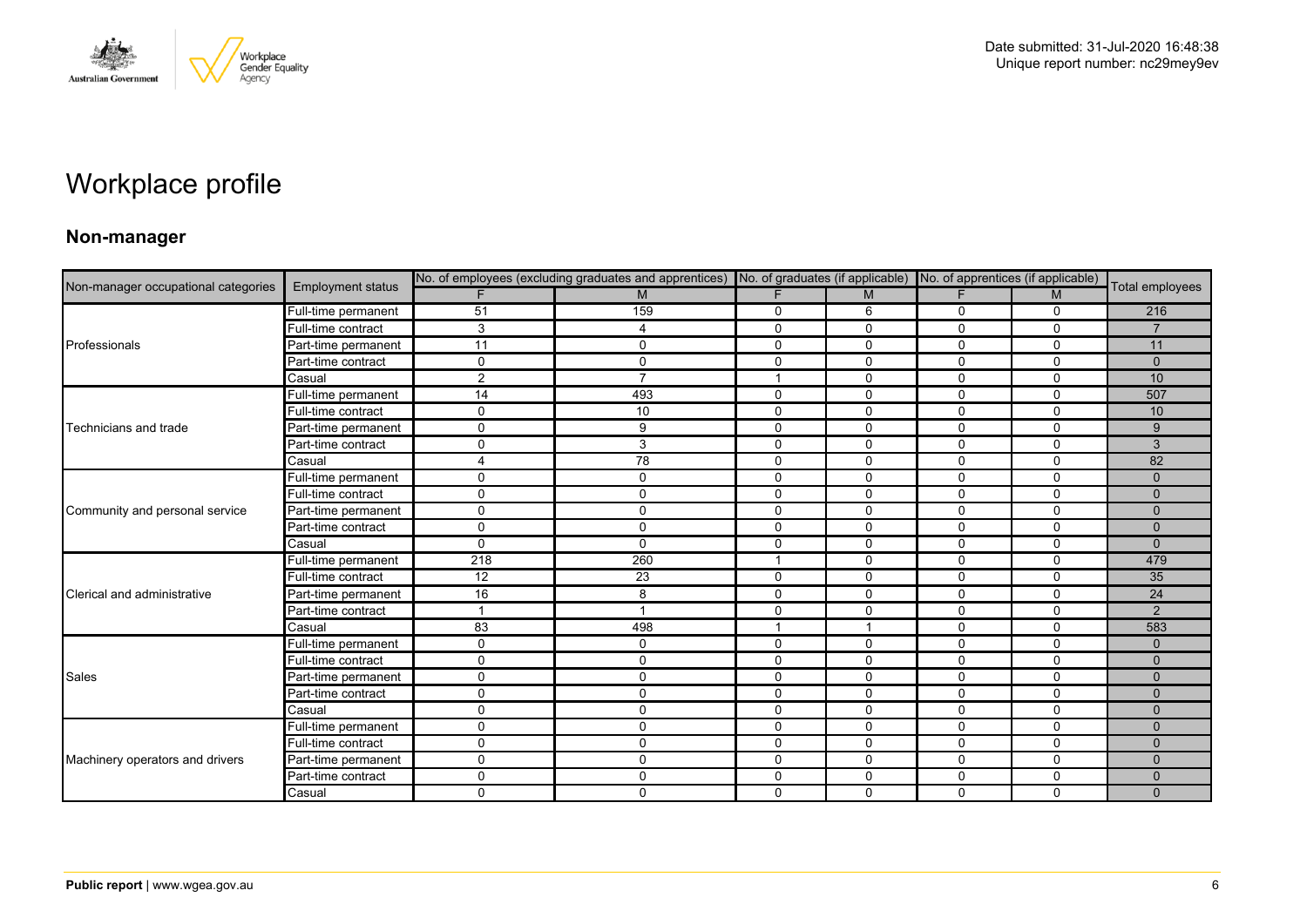

|                                     | <b>Employment status</b> | No. of employees (excluding graduates and apprentices) No. of graduates (if applicable) No. of apprentices (if applicable) Total employees |       |  |  |  |  |      |
|-------------------------------------|--------------------------|--------------------------------------------------------------------------------------------------------------------------------------------|-------|--|--|--|--|------|
| Non-manager occupational categories |                          |                                                                                                                                            | M     |  |  |  |  |      |
|                                     | Full-time permanent      |                                                                                                                                            |       |  |  |  |  |      |
|                                     | Full-time contract       |                                                                                                                                            |       |  |  |  |  |      |
| Labourers                           | Part-time permanent      |                                                                                                                                            |       |  |  |  |  |      |
|                                     | Part-time contract       |                                                                                                                                            |       |  |  |  |  |      |
|                                     | Casual                   |                                                                                                                                            |       |  |  |  |  |      |
|                                     | Full-time permanent      |                                                                                                                                            |       |  |  |  |  |      |
|                                     | Full-time contract       |                                                                                                                                            |       |  |  |  |  |      |
| <b>Others</b>                       | Part-time permanent      |                                                                                                                                            |       |  |  |  |  |      |
|                                     | Part-time contract       |                                                                                                                                            |       |  |  |  |  |      |
|                                     | Casual                   |                                                                                                                                            |       |  |  |  |  |      |
| Grand total: all non-managers       |                          | 415                                                                                                                                        | 1,553 |  |  |  |  | .978 |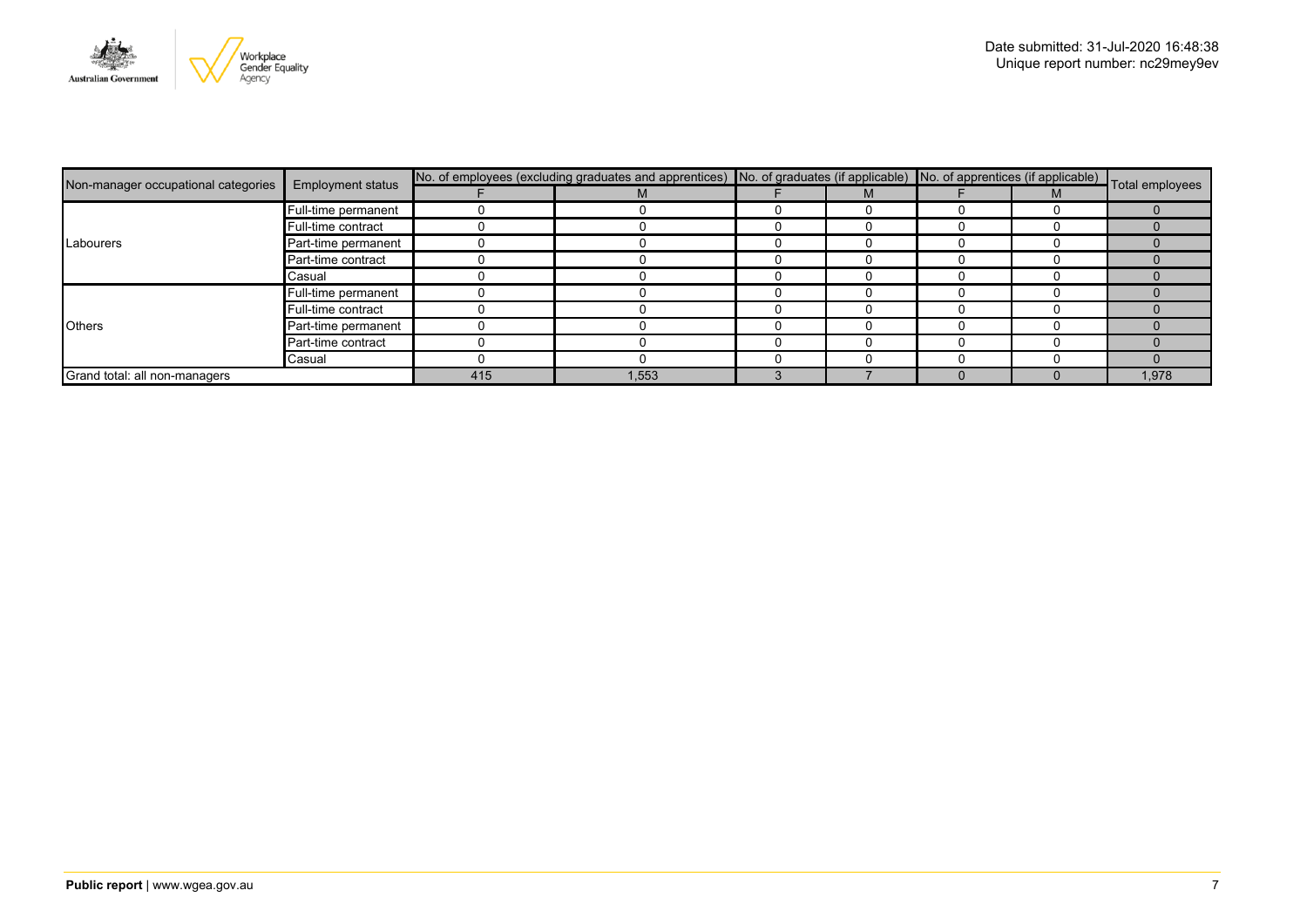

# Reporting questionnaire

### **Gender equality indicator 1: Gender composition of workforce**

This indicator seeks information about the gender composition of relevant employers in a standardised format, to enable the aggregation of data across and within industries. The aggregated data in your workplace profile assists relevant employers in understanding the characteristics of their workforce, including in relation to occupational segregation, the position of women and men in management within their industry or sector, and patterns of potentially insecure employment.

#### **NB. IMPORTANT:**

**• References to the Act mean the Workplace Gender Equality Act 2012.**

• A formal 'policy' and/or 'formal strategy' in this questionnaire refers to formal policies and/or strategies that are **either standalone or contained within another formal policy/formal strategy.**

• Data provided in this reporting questionnaire covers the TOTAL reporting period from 1 April 2019 to 31 March 2020. (This differs from the workplace profile data which is taken at a point-in-time during the reporting period).

- **• Answers need to reflect ALL organisations covered in this report.**
- . If you select "NO, Insufficient resources/expertise" to any option, this may cover human or financial resources.
- **1. Do you have formal policies and/or formal strategies in place that SPECIFICALLY SUPPORT GENDER EQUALITY relating to the following?**

#### **1.1 Recruitment**

- $\boxtimes$  Yes (select all applicable answers)
	- $\mathbb{\dot{A}}$  Policy
	- $\boxtimes$  Strategy
- No (you may specify why no formal policy or formal strategy is in place)
	- $\Box$  Currently under development, please enter date this is due to be completed
		- $\overline{\Box}$  Insufficient resources/expertise
		- $\Box$  Not a priority

#### **1.2 Retention**

- $\boxtimes$  Yes (select all applicable answers)
	- $\Box$  Policy
	- $\boxtimes$  Strategy
- No (you may specify why no formal policy or formal strategy is in place)
	- $\Box$  Currently under development, please enter date this is due to be completed
		- Insufficient resources/expertise
		- Not a priority

#### **1.3 Performance management processes**

- $\boxtimes$  Yes (select all applicable answers)
	- $\mathbb{\dot{Z}}$  Policy
	- $\boxtimes$  Strategy
- $\Box$  No (you may specify why no formal policy or formal strategy is in place)
	- $\Box$  Currently under development, please enter date this is due to be completed
	- $\Box$  Insufficient resources/expertise
	- $\Box$  Not a priority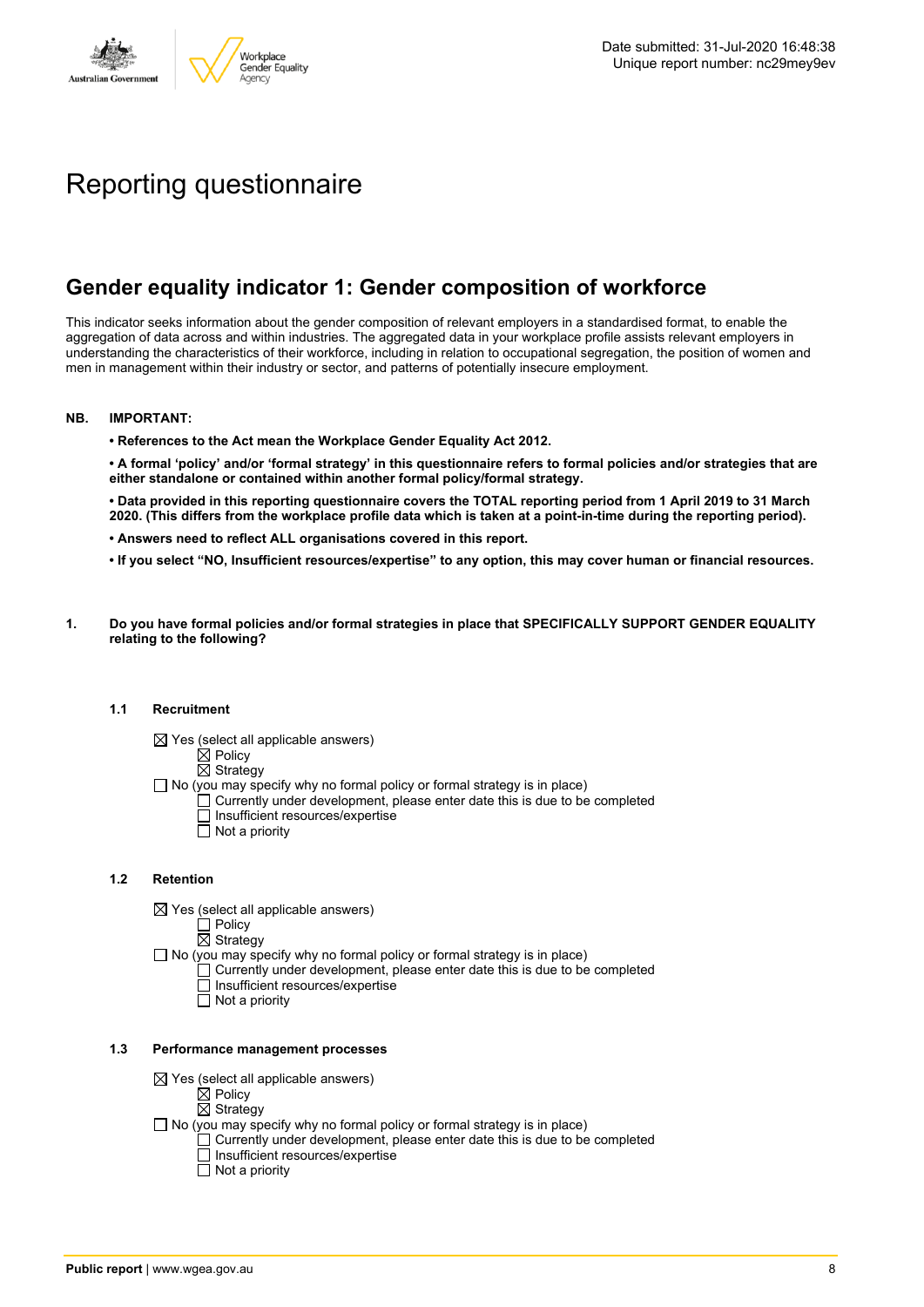



#### **1.4 Promotions**

 $\boxtimes$  Yes (select all applicable answers)

 $\boxtimes$  Policy  $\overline{\boxtimes}$  Strategy

- $\Box$  No (you may specify why no formal policy or formal strategy is in place)
	- $\Box$  Currently under development, please enter date this is due to be completed □ Insufficient resources/expertise
		- $\overline{\Box}$  Not a priority

#### **1.5 Talent identification/identification of high potentials**

- $\boxtimes$  Yes (select all applicable answers)
	- $\boxtimes$  Policy
	- $\overline{\boxtimes}$  Strategy
- $\Box$  No (you may specify why no formal policy or formal strategy is in place)
	- Currently under development, please enter date this is due to be completed Insufficient resources/expertise
		- $\overline{\Box}$  Not a priority

#### **1.6 Succession planning**

- $\boxtimes$  Yes (select all applicable answers)
	- $\Box$  Policy
	- $\overline{\boxtimes}$  Strategy

 $\Box$  No (you may specify why no formal policy or formal strategy is in place)

- $\Box$  Currently under development, please enter date this is due to be completed Insufficient resources/expertise
- Not a priority

#### **1.7 Training and development**

- $\boxtimes$  Yes (select all applicable answers)
	- $\mathbb{\dot{Z}}$  Policy
		- $\boxtimes$  Strategy
- $\Box$  No (you may specify why no formal policy or formal strategy is in place)
	- Currently under development, please enter date this is due to be completed Insufficient resources/expertise
		- $\Box$  Not a priority

#### **1.8 Key performance indicators for managers relating to gender equality**

- $\boxtimes$  Yes (select all applicable answers)
	- □ Policy
	- $\boxtimes$  Strategy
- $\Box$  No (you may specify why no formal policy or formal strategy is in place)
	- $\Box$  Currently under development, please enter date this is due to be completed Insufficient resources/expertise
		- Not a priority

#### **1.9 Gender equality overall**

- $\boxtimes$  Yes (select all applicable answers)
	- $\mathbb{\dot{A}}$  Policy
	- $\boxtimes$  Strategy
- $\Box$  No (you may specify why no formal policy or formal strategy is in place)
	- $\Box$  Currently under development, please enter date this is due to be completed □ Insufficient resources/expertise
		- $\Box$  Not a priority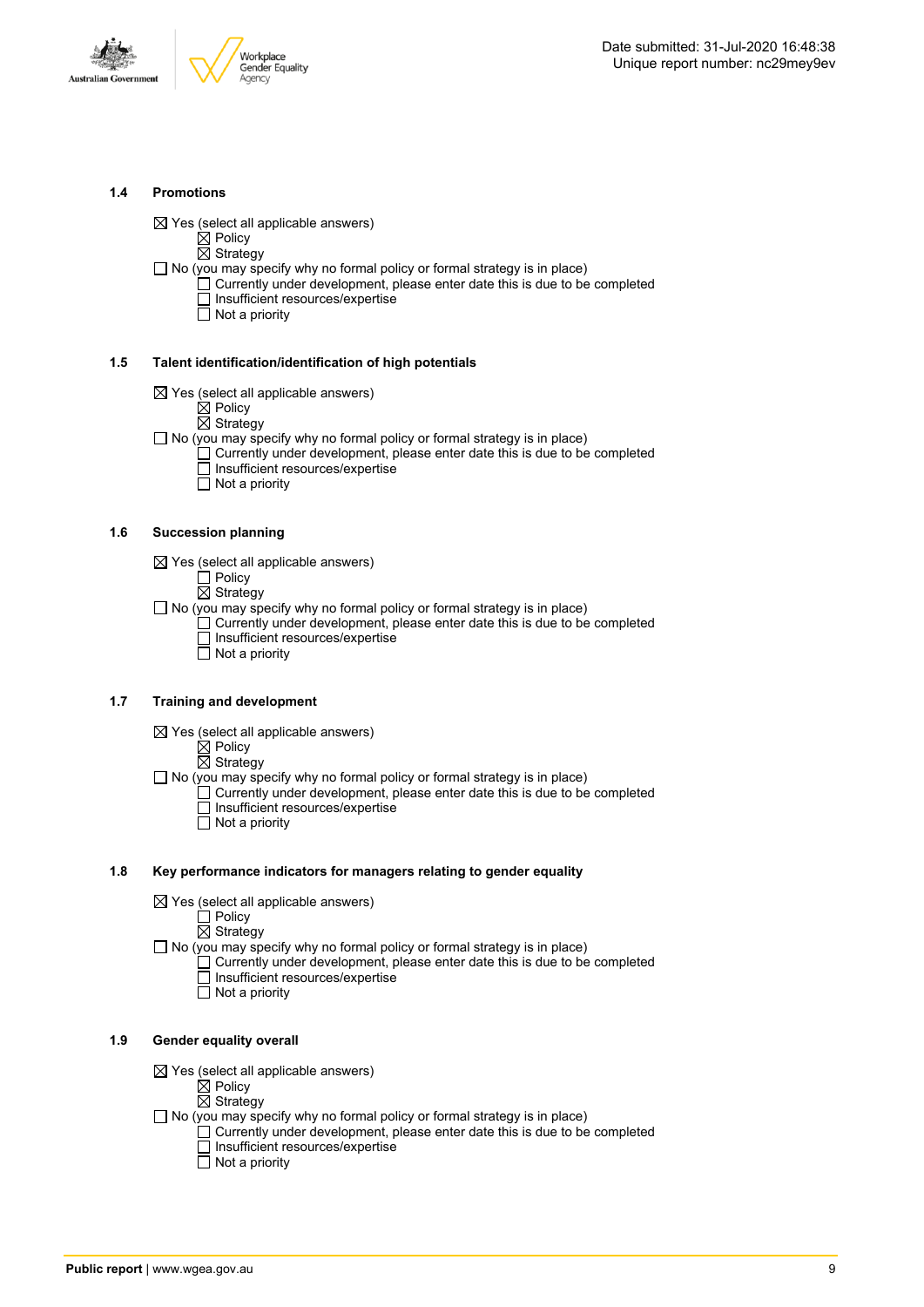



**1.10 How many employees were promoted during the reporting period against each category below? IMPORTANT: Because promotions are included in the number of appointments in Q1.11, the number of promotions should never exceed appointments.**

|                                         |        | Managers |        | Non-managers |
|-----------------------------------------|--------|----------|--------|--------------|
|                                         | Female | Male     | Female | Male         |
| Permanent/ongoing full-time employees   |        | 19       | 15     | 24           |
| Permanent/ongoing part-time employees   | 0      | 0        |        |              |
| Fixed-term contract full-time employees | 0      | 0        | 0      |              |
| Fixed-term contract part-time employees | 0      | 0        | 0      |              |
| Casual employees                        | 0      | 0        | C      |              |

**1.11 How many appointments in total were made to manager and non-manager roles (based on WGEA-defined managers/non-managers) during the reporting period (add the number of external appointments and internal promotions together)?**

|                                                                         | Female | Male |
|-------------------------------------------------------------------------|--------|------|
| Number of appointments made to MANAGER roles (including promotions)     | 10     | 51   |
| Number of appointments made to NON-MANAGER roles (including promotions) | 144    | 511  |

**1.12 How many employees resigned during the reporting period against each category below?**

|                                         | Managers |      | Non-managers |      |
|-----------------------------------------|----------|------|--------------|------|
|                                         | Female   | Male | Female       | Male |
| Permanent/ongoing full-time employees   | 8        | 39   | 45           | 182  |
| Permanent/ongoing part-time employees   | C        | 2    | 6            |      |
| Fixed-term contract full-time employees |          | 6    | 10           | 18   |
| Fixed-term contract part-time employees | C        | 0    | 0            | 0    |
| Casual employees                        | C        | 0    | 66           | 257  |

**1.13 If your organisation would like to provide additional information relating to gender equality indicator 1, please do so below.**

# **Gender equality indicator 2: Gender composition of governing bodies**

Gender composition of governing bodies is an indicator of gender equality at the highest level of organisational leadership and decision-making. This gender equality indicator seeks information on the representation of women and men on governing bodies. The term "governing body" in relation to a relevant employer is broad and depends on the nature of your organisation. It can mean the board of directors, trustees, committee of management, council or other governing authority of the employer.

- 2. The organisation(s) you are reporting on will have a governing body. In the Act, governing body is defined as "the board of directors, trustees, committee of management, council or other governing authority of the employer". This question relates to the highest governing body for your Australian entity, even if it is located overseas.
	- **2.1 Please answer the following questions relating to each governing body covered in this report.**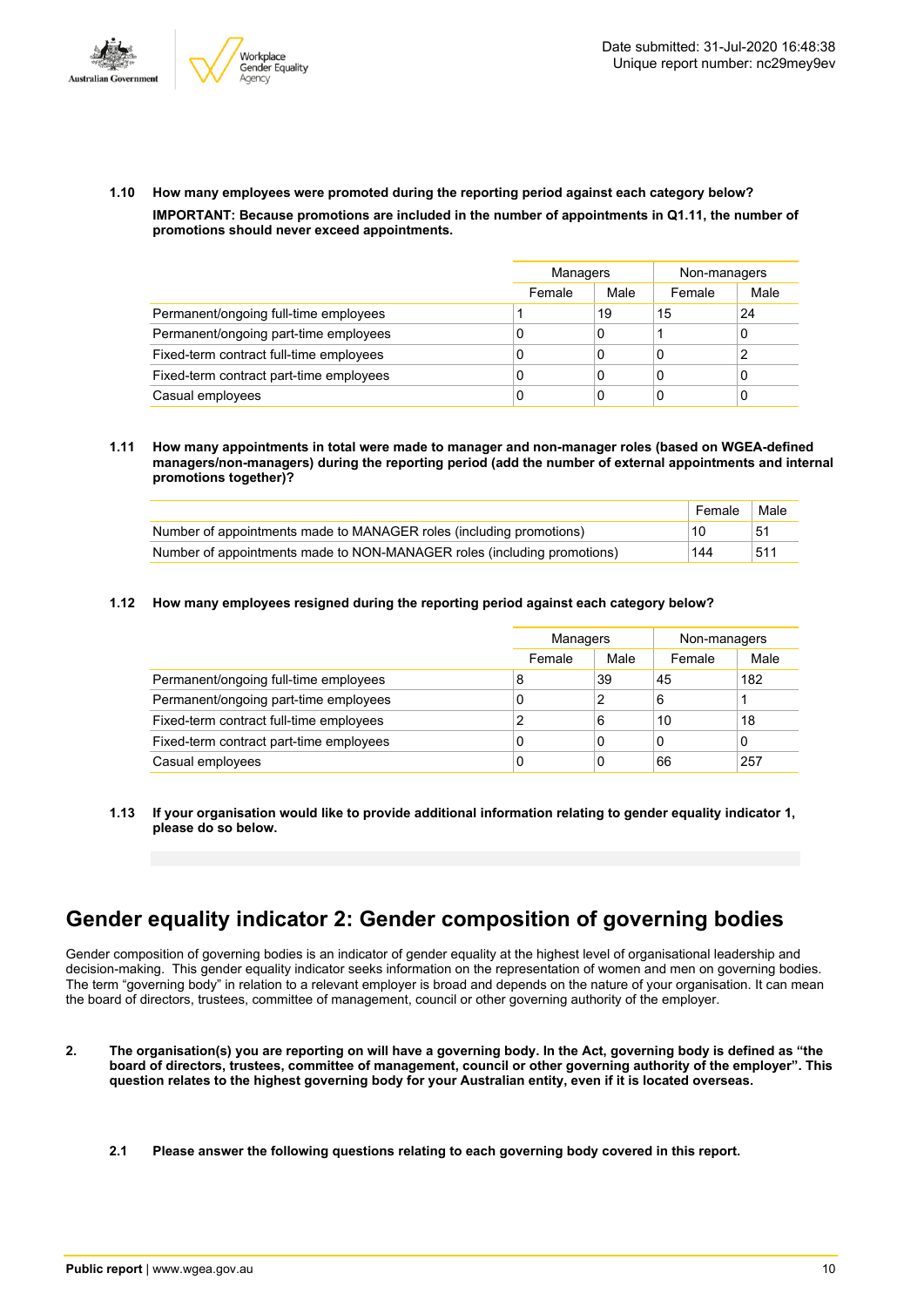

**Note: If this report covers more than one organisation, the questions below will be repeated for each organisation before proceeding to question 2.2.**

If your organisation's governing body is the same as your parent entity's, you will need to add your **organisation's name BUT the numerical details of your parent entity's governing body.**

#### **2.1a.1 Organisation name?**

Service Stream Ltd

2.1b.1 What gender is the Chair on this governing body (if the role of the Chair rotates, enter the gender of the **Chair at your last meeting)?**

#### **2.1c.1 How many other members are on this governing body (excluding the Chair/s)?**

|        | тые |  |
|--------|-----|--|
| Number |     |  |

#### **2.1d.1 Has a target been set to increase the representation of women on this governing body?**

 $\Box$  Yes

 $\boxtimes$  No (you may specify why a target has not been set)

Governing body/board has gender balance (e.g. 40% women/40% men/20% either)

Currently under development, please enter date this is due to be completed

 $\overline{\Box}$  Insufficient resources/expertise

 $\square$  Do not have control over governing body/board appointments (provide details why):

- $\boxtimes$  Not a priority
- $\Box$  Other (provide details):

#### **2.1g.1 Are you reporting on any other organisations in this report?**

| n<br>۸ľ<br>Y, |
|---------------|

#### 2.2 Do you have a formal selection policy and/or formal selection strategy for governing body members for ALL **organisations covered in this report?**

 $\boxtimes$  Yes (select all applicable answers)

 $\overline{\boxtimes}$  Policy  $\boxtimes$  Strategy

 $\Box$  No (you may specify why no formal selection policy or formal selection strategy is in place)

- In place for some governing bodies
- Currently under development, please enter date this is due to be completed
- Insufficient resources/expertise
- $\Box$  Do not have control over governing body appointments (provide details why)
- $\overline{\Box}$  Not a priority
- $\Box$  Other (provide details):
- **2.3 Does your organisation operate as a partnership structure (i.e. select NO if your organisation is an "incorporated" entity - Pty Ltd, Ltd or Inc; or an "unincorporated" entity)?**
	- Yes  $\overline{\boxtimes}$  No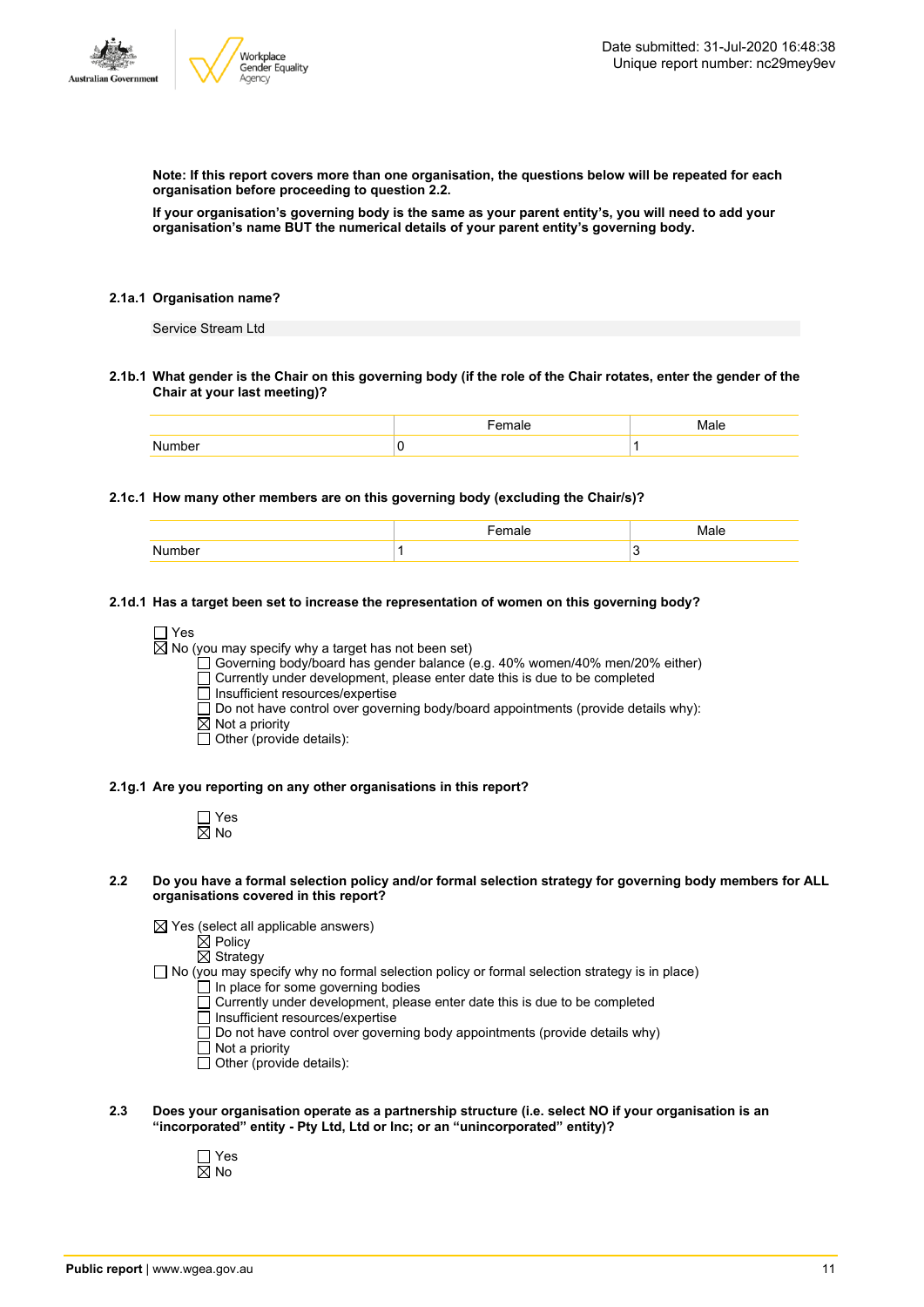

**2.5 If your organisation would like to provide additional information relating to gender equality indicator 2, please do so below.**

### **Gender equality indicator 3: Equal remuneration between women and men**

Equal remuneration between women and men is a key component of improving women's economic security and progressing gender equality.

- **3. Do you have a formal policy and/or formal strategy on remuneration generally?**
	- $\boxtimes$  Yes (select all applicable answers)
		-
		- $\mathbb{\dot{Z}}$  Policy
		- $\boxtimes$  Strategy
	- $\Box$  No (you may specify why no formal policy or formal strategy is in place)
		- $\Box$  Currently under development, please enter date this is due to be completed
		- Insufficient resources/expertise
		- Salaries set by awards/industrial or workplace agreements
		- $\Box$  Non-award employees paid market rate
		- $\Box$  Not a priority
		- $\Box$  Other (provide details):

#### **3.1 Are specific gender pay equity objectives included in your formal policy and/or formal strategy?**

 $\boxtimes$  Yes (provide details in question 3.2 below)

 $\Box$  No (you may specify why pay equity objectives are not included in your formal policy or formal strategy)

- $\Box$  Currently under development, please enter date this is due to be completed
- Salaries set by awards/industrial or workplace agreements
- □ Insufficient resources/expertise<br>□ Non-award employees paid ma
- $\overline{\Box}$  Non-award employees paid market rate
- $\Box$  Not a priority
- $\Box$  Other (provide details):

#### 3.2 Does your formal policy and/or formal strategy include any of the following gender pay equity objectives **(select all applicable answers)?**

- $\boxtimes$  To achieve gender pay equity
- $\overline{\boxtimes}$  To ensure no gender bias occurs at any point in the remuneration review process (for example at
- commencement, at annual salary reviews, out-of-cycle pay reviews, and performance pay reviews)
- $\Box$  To be transparent about pay scales and/or salary bands
- $\overline{\boxtimes}$  To ensure managers are held accountable for pay equity outcomes
- $\boxtimes$  To implement and/or maintain a transparent and rigorous performance assessment process
- $\Box$  Other (provide details):

#### 4. Have you analysed your payroll to determine if there are any remuneration gaps between women and men (i.e. **conducted a gender pay gap analysis)?**

 $\boxtimes$  Yes - the most recent gender remuneration gap analysis was undertaken:

- $\boxtimes$  Within last 12 months
- $\overline{\Box}$  Within last 1-2 years
- $\Box$  More than 2 years ago but less than 4 years ago

 $\Box$  Other (provide details):

 $\Box$  No (you may specify why you have not analysed your payroll for gender remuneration gaps)

- $\Box$  Currently under development, please enter date this is due to be completed
- $\Box$  Insufficient resources/expertise

 $\Box$  Salaries for ALL employees (including managers) are set by awards or industrial agreements AND there is no room for discretion in pay changes (for example because pay increases occur only when there is a change in tenure or qualifications)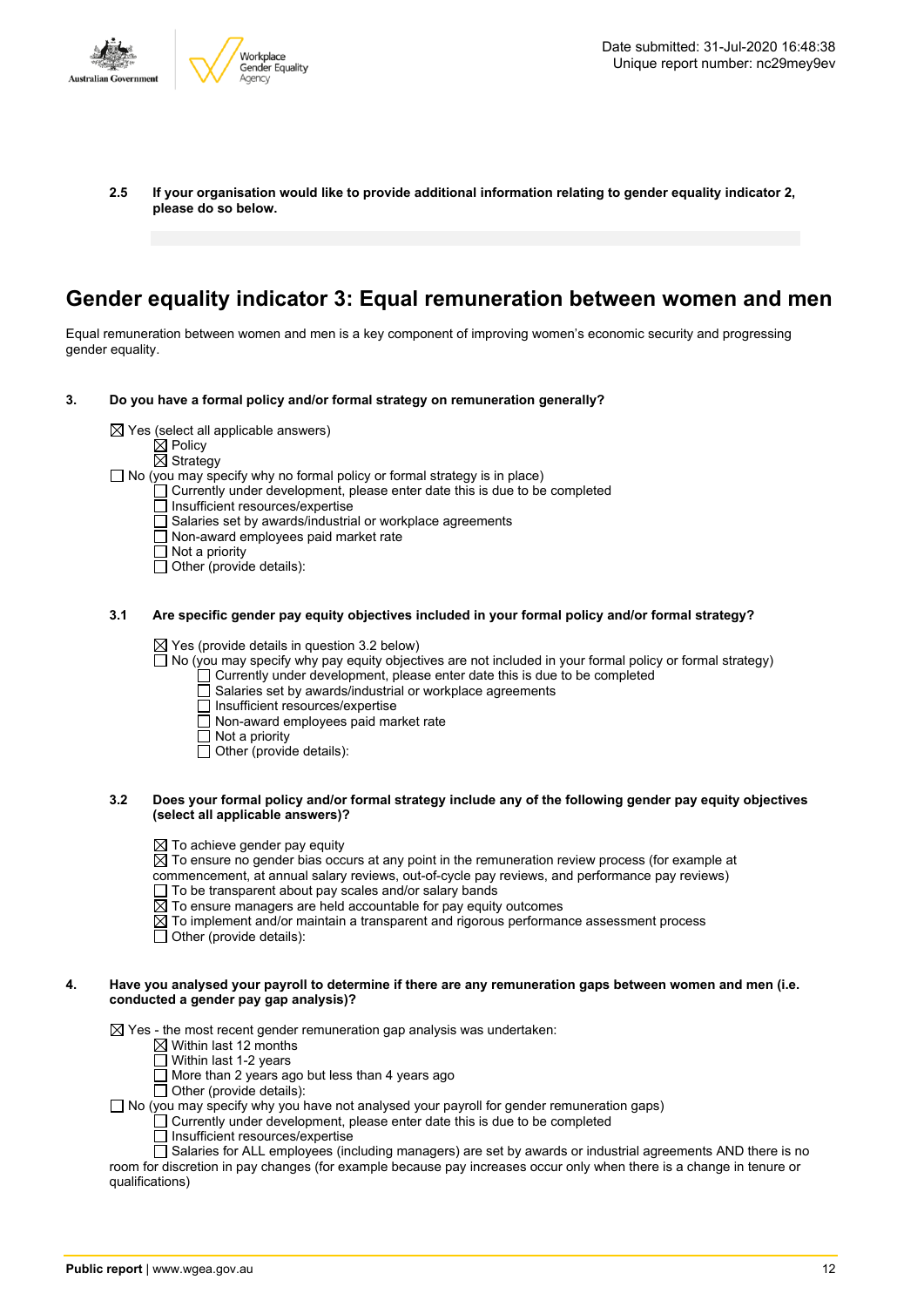

Salaries for SOME or ALL employees (including managers) are set by awards or industrial agreements and there IS room for discretion in pay changes (because pay increases can occur with some discretion such as performance assessments)

Non-award employees paid market rate

 $\Box$  Not a priority

- $\Box$  Other (provide details):
- 4.01 You may provide details below on the type of gender remuneration gap analysis that has been undertaken **(for example like-for-like and/or organisation-wide).**

Benchmark like roles both internally and within industry.

#### **4.1 Did you take any actions as a result of your gender remuneration gap analysis?**

 $\boxtimes$  Yes – indicate what actions were taken (select all applicable answers)

- $\Box$  Created a pay equity strategy or action plan
- $\overline{\boxtimes}$  Identified cause/s of the gaps
- $\overline{\boxtimes}$  Reviewed remuneration decision-making processes
- $\boxtimes$  Analysed commencement salaries by gender to ensure there are no pay gaps
- $\boxtimes$  Analysed performance ratings to ensure there is no gender bias (including unconscious bias)
- $\boxtimes$  Analysed performance pay to ensure there is no gender bias (including unconscious bias)
- $\Box$  Trained people-managers in addressing gender bias (including unconscious bias)
- $\Box$  Set targets to reduce any organisation-wide gaps
- $\overline{\Box}$  Reported pay equity metrics (including gender pay gaps) to the governing body
- $\boxtimes$  Reported pay equity metrics (including gender pay gaps) to the executive
- $\overline{\Box}$  Reported pay equity metrics (including gender pay gaps) to all employees
- $\Box$  Reported pay equity metrics (including gender pay gaps) externally
- Corrected like-for-like gaps
- □ Conducted a gender-based job evaluation process
- $\Box$  Implemented other changes (provide details):
- $\square$  No (you may specify why no actions were taken resulting from your remuneration gap analysis)
	- No unexplainable or unjustifiable gaps identified
	- Currently under development, please enter date this is due to be completed
	- $\overline{\Box}$  Insufficient resources/expertise
	- $\Box$  Salaries set by awards/industrial or workplace agreements
	- Non-award employees are paid market rate
	- Unable to address cause/s of gaps (provide details why):
	- $\overline{\Box}$  Not a priority
	- $\Box$  Other (provide details):
- **4.2 If your organisation would like to provide additional information relating to gender equality indicator 3, please do so below:**

### **Gender equality indicator 4: Flexible working and support for employees with family and caring responsibilities**

This indicator will enable the collection and use of information from relevant employers about the availability and utility of employment terms, conditions and practices relating to flexible working arrangements for employees and to working arrangements supporting employees with family or caring responsibilities. One aim of this indicator is to improve the capacity of women and men to combine paid work and family or caring responsibilities through such arrangements. The achievement of this goal is fundamental to gender equality and to maximising Australia's skilled workforce.

5. A "PRIMARY CARER" is the member of a couple or a single carer, REGARDLESS OF GENDER, identified as having **greater responsibility for the day-to-day care of a child.**

**Do you provide EMPLOYER FUNDED paid parental leave for PRIMARY CARERS that is available for women AND men, in addition to any government funded parental leave scheme for primary carers?**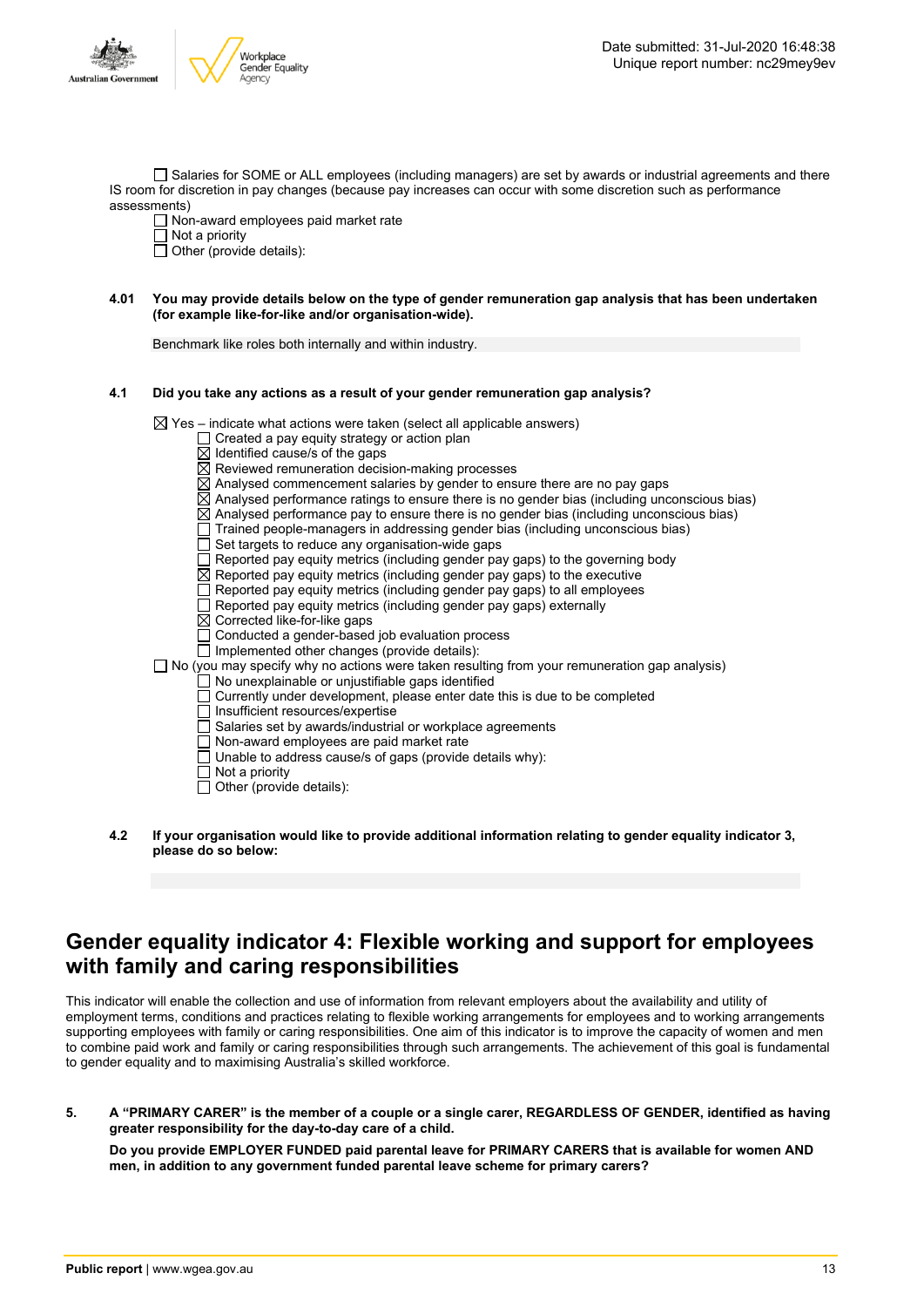

 $\boxtimes$  Yes. (Please indicate how employer funded paid parental leave is provided to the primary carer):

 $\Box$  By paying the gap between the employee's salary and the government's paid parental leave scheme

 $\overline{\boxtimes}$  By paying the employee's full salary (in addition to the government's paid scheme), regardless of the period of time over which it is paid. For example, full pay for 12 weeks or half pay for 24 weeks

 $\Box$  As a lump sum payment (paid pre- or post- parental leave, or a combination)

No, we offer paid parental leave for primary carers that is available to women ONLY (e.g. maternity leave). (Please indicate how employer funded paid parental leave is provided to women ONLY):

By paying the gap between the employee's salary and the government's paid parental leave scheme

By paying the employee's full salary (in addition to the government's paid scheme), regardless of the period of time over which it is paid. For example, full pay for 12 weeks or half pay for 24 weeks

 $\Box$  As a lump sum payment (paid pre- or post- parental leave, or a combination)

□ No, we offer paid parental leave for primary carers that is available to men ONLY. (Please indicate how employer funded paid parental leave is provided to men ONLY):

By paying the gap between the employee's salary and the government's paid parental leave scheme

 $\Box$  By paying the employee's full salary (in addition to the government's paid scheme), regardless of the period of time over which it is paid. For example, full pay for 12 weeks or half pay for 24 weeks

- $\Box$  As a lump sum payment (paid pre- or post- parental leave, or a combination)
- $\Box$  No, not available (you may specify why this leave is not provided)

 $\Box$  Currently under development, please enter date this is due to be completed

- Insufficient resources/expertise
- Government scheme is sufficient
- $\overline{\Box}$  Not a priority

 $\Box$  Other (provide details):

**5.1 How many weeks of EMPLOYER FUNDED paid parental leave for primary carers is provided? If different amounts of leave are provided (e.g. based on length of service) enter the MINIMUM number of weeks provided to eligible employees:**

1

- 5a. If your organisation would like to provide additional information on your paid parental leave for primary **carers e.g. eligibility period, where applicable the maximum number of weeks provided, and other arrangements you may have in place, please do so below.**
	- **5.2 What proportion of your total workforce has access to employer funded paid parental leave for PRIMARY CARERS?**
		- **• In your calculation, you MUST INCLUDE CASUALS when working out the proportion.**
			- $\boxtimes$  <10%  $\Box$  10-20%  $\overline{\Box}$  21-30%  $\Box$  31-40% 41-50% 51-60%  $\Box$  61-70%  $\square$  71-80%  $\Box$  81-90% 91-99%  $\overline{\Box}$  100%

**5.3 Please indicate whether your employer funded paid parental leave for primary carers covers:**

| $\Box$ Adoption   |
|-------------------|
| $\Box$ Surrogacy  |
| $\Box$ Stillbirth |

6. A "SECONDARY CARER" is a member of a couple or a single carer, REGARDLESS OF GENDER, who is not the **primary carer.**

**Do you provide EMPLOYER FUNDED paid parental leave for SECONDARY CARERS that is available for men and women, in addition to any government funded parental leave scheme for secondary carers?**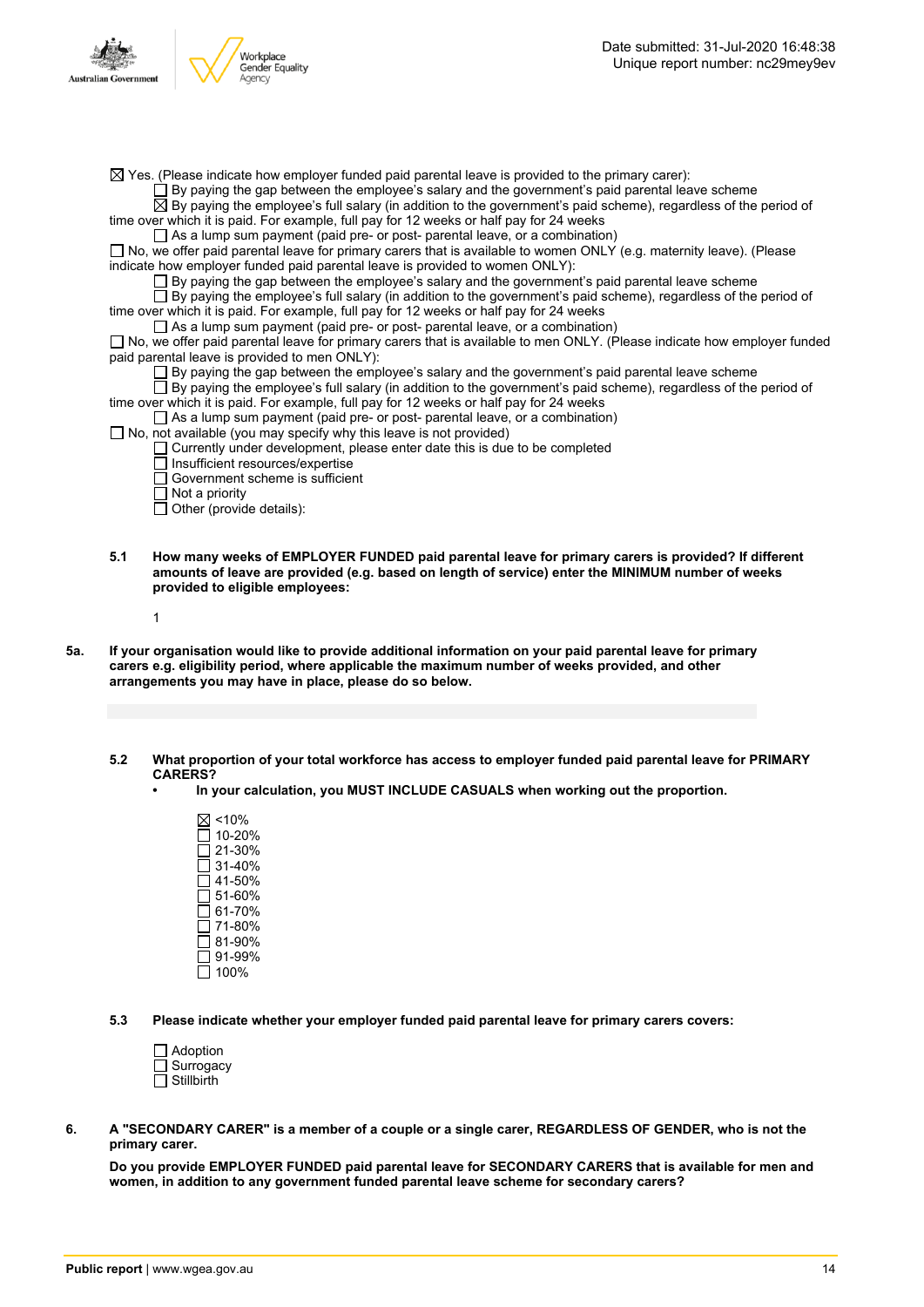|                   | Workplace<br>Gender Equality                                                           | Date submitted: 31-Jul-2020 16:48:38<br>Unique report number: nc29mey9ev                                   |
|-------------------|----------------------------------------------------------------------------------------|------------------------------------------------------------------------------------------------------------|
| ralian Government | Agency                                                                                 |                                                                                                            |
|                   |                                                                                        |                                                                                                            |
|                   |                                                                                        |                                                                                                            |
| ⊠ Yes             | TNo, we offer paid parental leave for SECONDARY CARERS that is available to women ONLY | No, we offer paid parental leave for SECONDARY CARERS that is available to men ONLY (e.g. paternity leave) |
|                   | Currently under development, please enter date this is due to be completed             | No (you may specify why employer funded paid parental leave for secondary carers is not paid)              |
|                   | Insufficient resources/expertise<br>Government scheme is sufficient                    |                                                                                                            |
|                   | Not a priority                                                                         |                                                                                                            |
|                   | Other (provide details):                                                               |                                                                                                            |

- **6.1 How many days of EMPLOYER FUNDED parental leave is provided for SECONDARY CARERS? If different** amounts of leave are provided (e.g. based on length of service) enter the MINIMUM number of days provided **to eligible employees:**
	- 5

 $\Delta$   $\frac{1}{2}$ 

Aust

 $\sqrt{ }$ 

- 6a. If your organisation would like to provide additional information on your paid parental leave for SECONDARY **CARERS e.g. eligibility period, other arrangements you may have in place etc, please do so below.**
	- 6.2 What proportion of your total workforce has access to employer funded paid parental leave for SECONDARY **CARERS?**
		- **• In your calculation, you MUST INCLUDE CASUALS when working out the proportion.**
			- $\boxtimes$  <10%  $\Box$  10-20% 21-30% 31-40%  $\overline{\Box}$  41-50%  $\square$  51-60% 61-70% 71-80% 81-90% 91-99%  $\overline{\Box}$  100%
	- **6.3 Please indicate whether your employer funded paid parental leave for secondary carers covers:**
		- Adoption **Surrogacy** Stillbirth
- **7. How many MANAGERS have taken parental leave during the reporting period (paid and/or unpaid)? Include employees still on parental leave, regardless of when it commenced.**

|          | Primary carer's leave |                        | Secondary carer's leave |  |
|----------|-----------------------|------------------------|-------------------------|--|
|          | Female                | Male<br>Male<br>Female |                         |  |
| Managers |                       |                        |                         |  |

**7.1 How many NON-MANAGERS have taken parental leave during the reporting period (paid and/or unpaid)? Include employees still on parental leave, regardless of when it commenced.**

|              | Primary carer's leave |      | Secondary carer's leave |      |
|--------------|-----------------------|------|-------------------------|------|
|              | Female                | Male | Female                  | Male |
| Non-managers | 24                    |      |                         |      |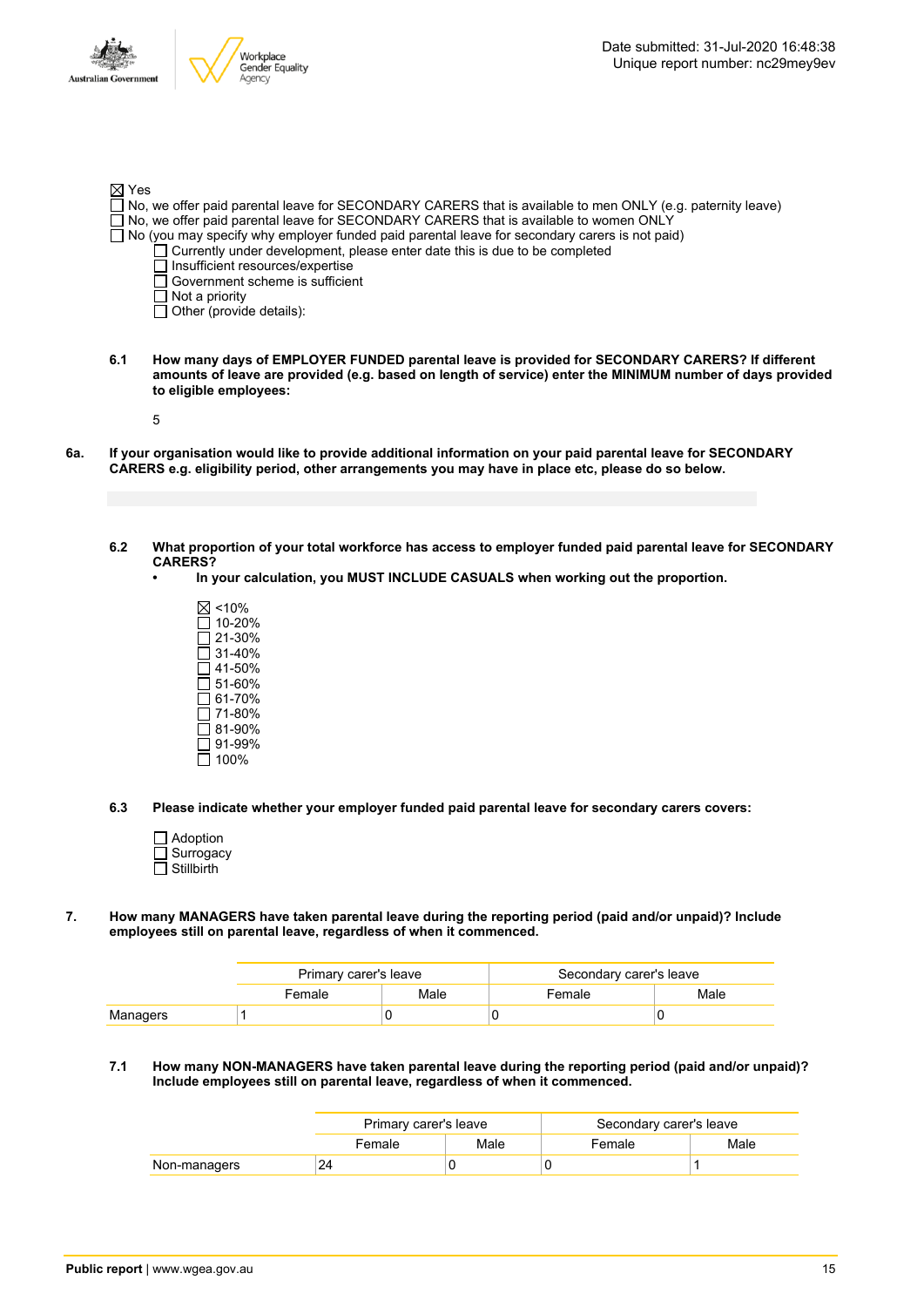

**8. How many MANAGERS, during the reporting period, ceased employment before returning to work from parental leave, regardless of when the leave commenced?**

**• Include those where parental leave was taken continuously with any other leave type. For example, where annual leave or any other paid or unpaid leave is also taken at that time.**

**• 'Ceased employment' means anyone who has exited the organisation for whatever reason, including resignations, redundancies and dismissals.**

|  | $-10$ |
|--|-------|
|  |       |

**8.1 How many NON-MANAGERS, during the reporting period, ceased employment before returning to work from parental leave, regardless of when the leave commenced?**

**• Include those where parental leave was taken continuously with any other leave type. For example, where annual leave or any other paid or unpaid leave is also taken at that time.**

**• 'Ceased employment' means anyone who has exited the organisation for whatever reason, including resignations, redundancies and dismissals.**

| או בו<br>. |  |
|------------|--|

#### **9. Do you have a formal policy and/or formal strategy on flexible working arrangements?**

 $\boxtimes$  Yes (select all applicable answers)

- $\overline{\boxtimes}$  Policy
- $\boxtimes$  Strategy

 $\Box$  No (you may specify why no formal policy or formal strategy is in place)

 $\Box$  Currently under development, please enter date this is due to be completed

 $\overline{\Box}$  Insufficient resources/expertise

- $\Box$  Don't offer flexible arrangements
- $\Box$  Not a priority
- $\Box$  Other (provide details):

#### **9.1 You may indicate which of the following are included in your flexible working arrangements strategy:**

 $\Box$  A business case for flexibility has been established and endorsed at the leadership level

 $\overline{\boxtimes}$  Leaders are visible role models of flexible working

 $\boxtimes$  Flexible working is promoted throughout the organisation

- Targets have been set for engagement in flexible work
- Targets have been set for men's engagement in flexible work

 $\Box$  Leaders are held accountable for improving workplace flexibility

Manager training on flexible working is provided throughout the organisation

Employee training is provided throughout the organisation

Team-based training is provided throughout the organisation

 $\overline{\boxtimes}$  Employees are surveyed on whether they have sufficient flexibility

 $\Box$  The organisation's approach to flexibility is integrated into client conversations

 $\Box$  The impact of flexibility is evaluated (eg reduced absenteeism, increased employee engagement)

Metrics on the use of, and/or the impact of, flexibility measures are reported to key management personnel

Metrics on the use of, and/or the impact of, flexibility measures are reported to the governing body

#### 10. Do you have a formal policy and/or formal strategy to support employees with family or caring responsibilities?

 $\boxtimes$  Yes (select all applicable answers)

- $\mathbf{A}$  Policy
	- $\Box$  Strategy

 $\Box$  No (you may specify why no formal policy or formal strategy is in place)

- $\Box$  Currently under development, please enter date this is due to be completed
	- Insufficient resources/expertise
	- Included in award/industrial or workplace agreement
	- $\overline{\Box}$  Not a priority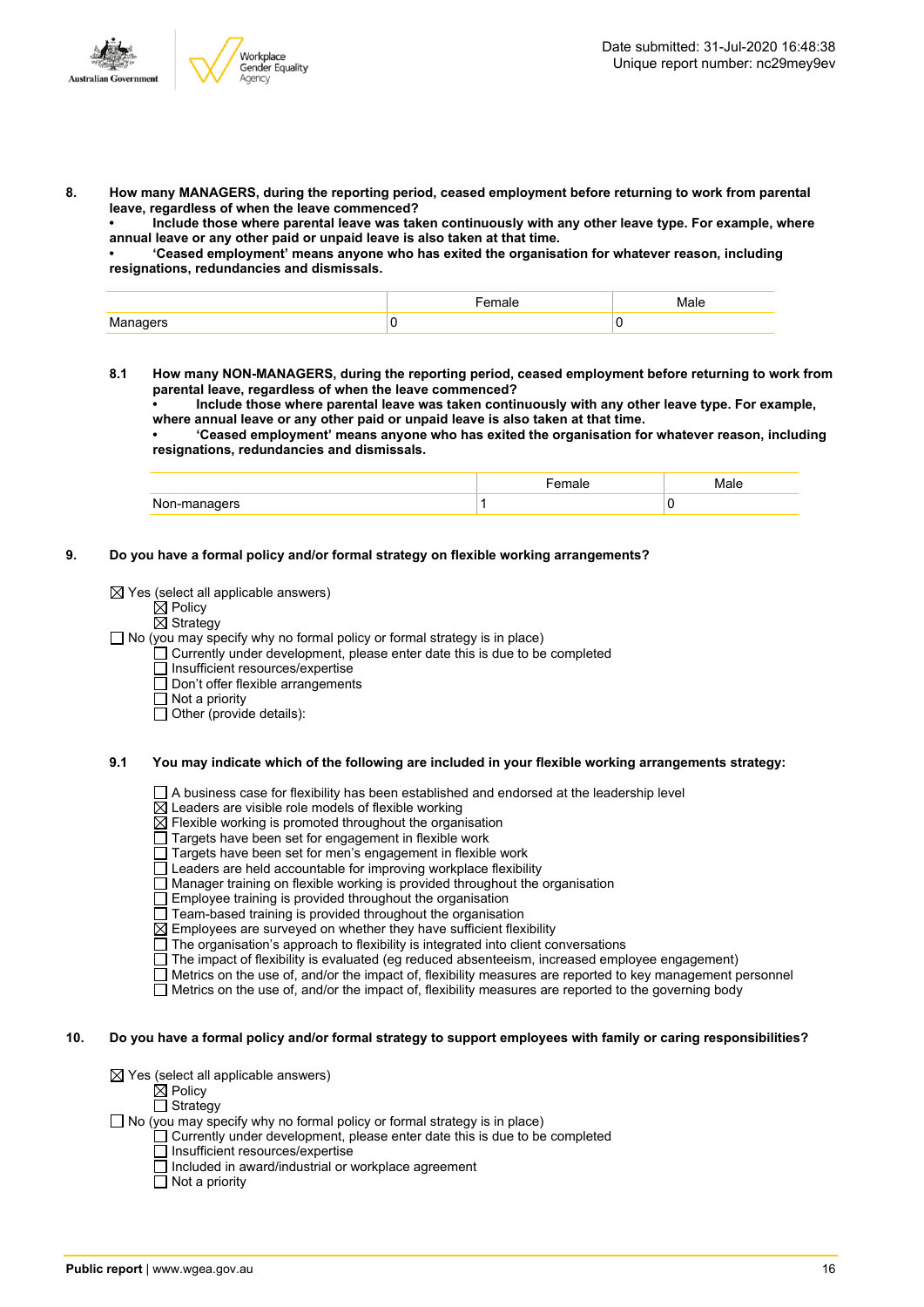

 $\Box$  Other (provide details):

#### 11. Do you offer any other support mechanisms, other than leave, for employees with family or caring responsibilities **(eg, employer-subsidised childcare, breastfeeding facilities)?**

 $\boxtimes$  Yes

 $\Box$  No (you may specify why non-leave based measures are not in place)

- Currently under development, please enter date this is due to be completed
- Insufficient resources/expertise
- Not a priority

 $\Box$  Other (provide details):

- **11.1 Please select what support mechanisms are in place and if they are available at all worksites. • Where only one worksite exists, for example a head-office, select "Available at all worksites".**
	- **Employer subsidised childcare** 
		- Available at some worksites only
		- Available at all worksites
	- $\Box$  On-site childcare
		- Available at some worksites only
		- $\Box$  Available at all worksites
	- $\boxtimes$  Breastfeeding facilities
		- $\boxtimes$  Available at some worksites only
		- $\overline{\Box}$  Available at all worksites
	- $\boxtimes$  Childcare referral services
		- Available at some worksites only
	- $\boxtimes$  Available at all worksites  $\Box$  Internal support networks for parents
		- - □ Available at some worksites only  $\Box$  Available at all worksites
		-
	- $\Box$  Return to work bonus (only select this option if the return to work bonus is NOT the balance of paid parental leave when an employee returns from leave)
		- □ Available at some worksites only
		- $\Box$  Available at all worksites
	- $\boxtimes$  Information packs to support new parents and/or those with elder care responsibilities
		- $\Box$  Available at some worksites only
		- $\boxtimes$  Available at all worksites
	- $\boxtimes$  Referral services to support employees with family and/or caring responsibilities
		- □ Available at some worksites only
		- $\boxtimes$  Available at all worksites
	- $\boxtimes$  Targeted communication mechanisms, for example intranet/ forums
		- □ Available at some worksites only
			- $\boxtimes$  Available at all worksites
	- $\overline{\boxtimes}$  Support in securing school holiday care
		- $\Box$  Available at some worksites only
		- $\overline{\boxtimes}$  Available at all worksites
	- $\boxtimes$  Coaching for employees on returning to work from parental leave
		- Available at some worksites only
			- $\overline{\boxtimes}$  Available at all worksites
	- $\Box$  Parenting workshops targeting mothers
		- Available at some worksites only
			- Available at all worksites
	- $\Box$  Parenting workshops targeting fathers
		- Available at some worksites only
			- $\Box$  Available at all worksites
	- $\Box$  None of the above, please complete question 11.2 below
- 12. Do you have a formal policy and/or formal strategy to support employees who are experiencing family or domestic **violence?**

 $\boxtimes$  Yes (select all applicable answers)  $\boxtimes$  Policy  $\Box$  Strategy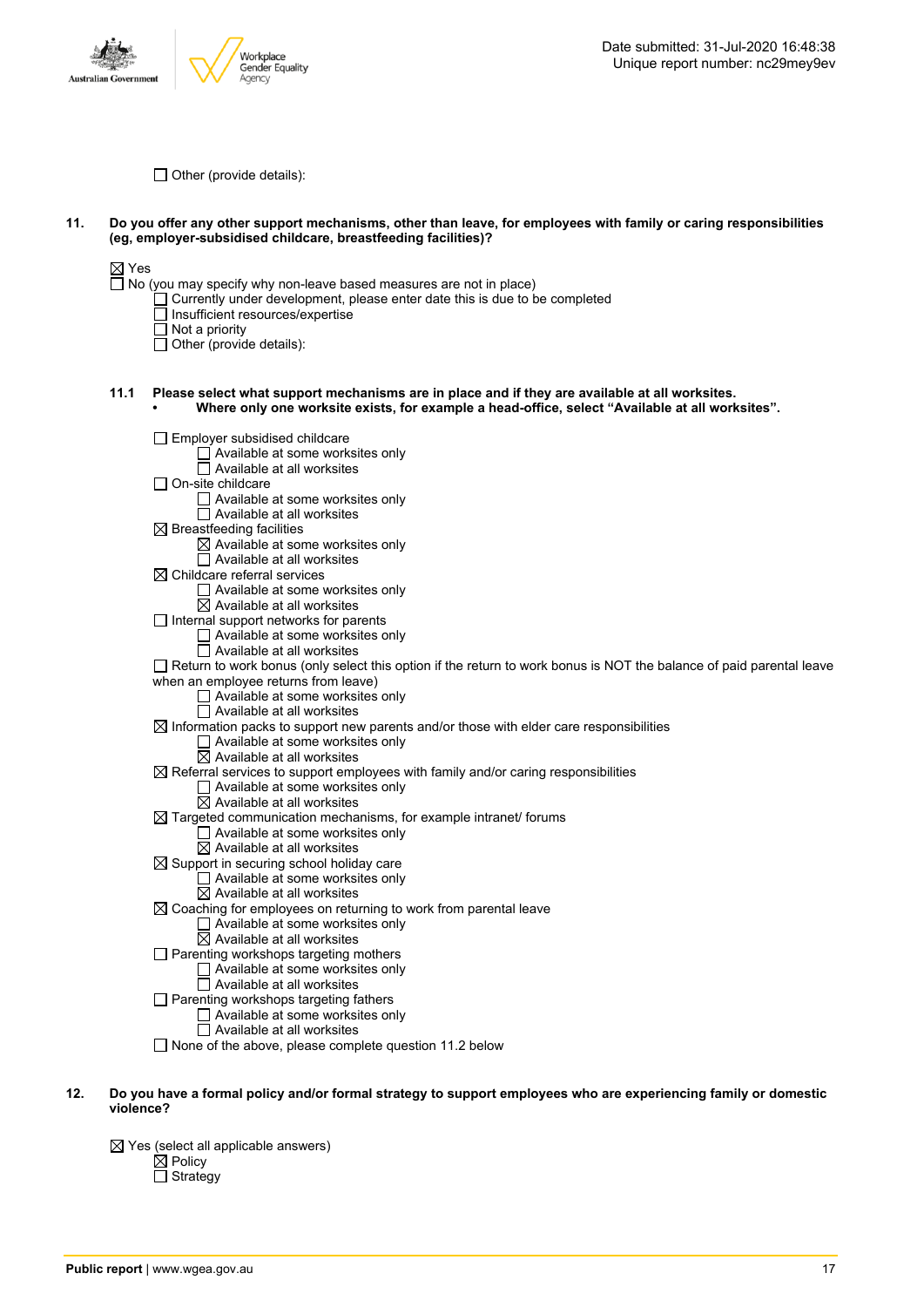

- $\Box$  No (you may specify why no formal policy or formal strategy is in place)
	- $\Box$  Currently under development, please enter date this is due to be completed
	- $\overline{\Box}$  Insufficient resources/expertise
	- □ Included in award/industrial or workplace agreements
	- $\Box$  Not aware of the need
	- $\overline{\Box}$  Not a priority
	- $\Box$  Other (please provide details):

#### 13. Other than a formal policy and/or formal strategy, do you have any support mechanisms in place to support **employees who are experiencing family or domestic violence?**

 $\boxtimes$  Yes (select all applicable answers)

- $\boxtimes$  Employee assistance program (including access to a psychologist, chaplain or counsellor)
- $\Box$  Training of key personnel
- $\overline{\boxtimes}$  A domestic violence clause is in an enterprise agreement or workplace agreement
- $\overline{\boxtimes}$  Workplace safety planning
- $\overline{\boxtimes}$  Access to paid domestic violence leave (contained in an enterprise/workplace agreement)
- $\overline{\boxtimes}$  Access to unpaid domestic violence leave (contained in an enterprise/workplace agreement)
- $\Box$  Access to paid domestic violence leave (not contained in an enterprise/workplace agreement)  $\overline{\boxtimes}$  Access to unpaid leave
- $\boxtimes$  Confidentiality of matters disclosed
- $\Box$  Referral of employees to appropriate domestic violence support services for expert advice
- $\boxtimes$  Protection from any adverse action or discrimination based on the disclosure of domestic violence
- $\overline{\boxtimes}$  Flexible working arrangements
- $\Box$  Provision of financial support (e.g. advance bonus payment or advanced pay)
- $\overline{\boxtimes}$  Offer change of office location
- $\Box$  Emergency accommodation assistance
- $\Box$  Access to medical services (e.g. doctor or nurse)
- $\Box$  Other (provide details):

 $\Box$  No (you may specify why no other support mechanisms are in place)

- $\Box$  Currently under development, please enter date this is due to be completed
- $\overline{\Box}$  Insufficient resources/expertise
- Not aware of the need
- $\overline{\Box}$  Not a priority
- $\Box$  Other (provide details):
- 14. Where any of the following options are available in your workplace, are those option/s available to both women **AND men?**
	- **• flexible hours of work**
	- **• compressed working weeks**
	- **• time-in-lieu**
	- **• telecommuting**
	- **• part-time work**
	- **• job sharing**
	- **• carer's leave**
	- **• purchased leave**
	- **• unpaid leave.**

**Options may be offered both formally and/or informally.**

**For example, if time-in-lieu is available to women formally but to men informally, you would select NO.**

 $\boxtimes$  Yes, the option/s in place are available to both women and men.

 $\Box$  No, some/all options are not available to both women AND men.

**14.1 Which options from the list below are available? Please tick the related checkboxes. • Unticked checkboxes mean this option is NOT available to your employees.**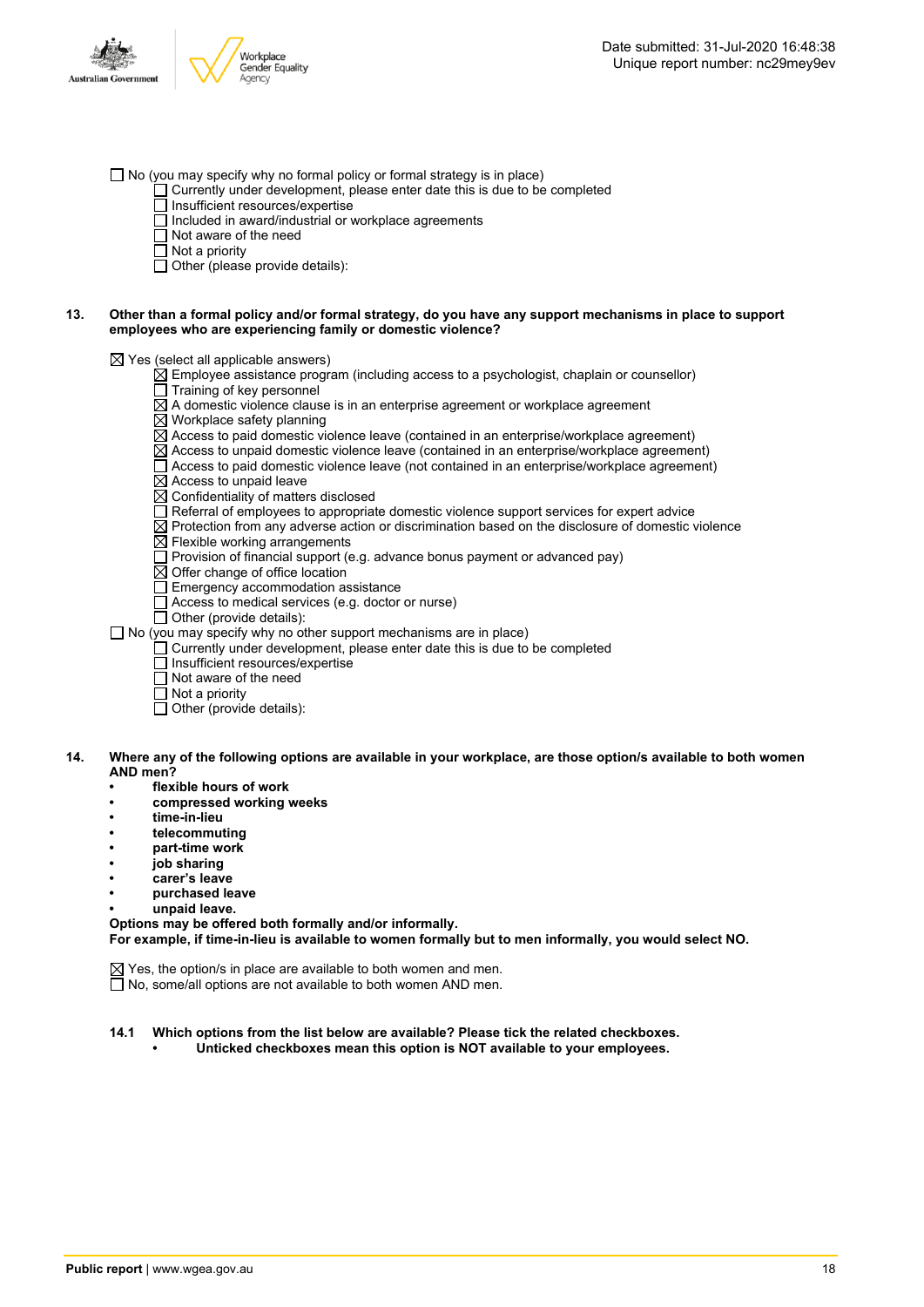



|                          | Managers |             | Non-managers |          |
|--------------------------|----------|-------------|--------------|----------|
|                          | Formal   | Informal    | Formal       | Informal |
| Flexible hours of work   | ⊠        |             | ⊠            |          |
| Compressed working weeks |          | $\boxtimes$ |              | ⊠        |
| Time-in-lieu             |          | X           |              | ⊠        |
| Telecommuting            |          | $\boxtimes$ |              | X        |
| Part-time work           | ⊠        |             | ⊠            |          |
| Job sharing              |          | ⊠           |              | ⊠        |
| Carer's leave            | ⊠        |             | ⊠            |          |
| Purchased leave          | ⊠        |             | ⊠            |          |
| Unpaid leave             | ⊠        |             | X            |          |
|                          |          |             |              |          |

**14.3 You may specify why any of the above options are NOT available to your employees.**

- Currently under development, please enter date this is due to be completed  $\Box$  Insufficient resources/expertise  $\overline{\Box}$  Not a priority
- $\Box$  Other (provide details):
- 
- **14.4 If your organisation would like to provide additional information relating to gender equality indicator 4, please do so below:**

### **Gender equality indicator 5: Consultation with employees on issues concerning gender equality in the workplace**

This gender equality indicator seeks information on what consultation occurs between employers and employees on issues concerning gender equality in the workplace.

**15. Have you consulted with employees on issues concerning gender equality in your workplace?**

| ×<br>۰,<br>۰, |  |
|---------------|--|
|               |  |

No (you may specify why you have not consulted with employees on gender equality)

- Not needed (provide details why):
- Insufficient resources/expertise
- $\overline{\Box}$  Not a priority
- $\overline{\Box}$  Other (provide details):

**15.1 How did you consult with employees on issues concerning gender equality in your workplace?**

 $\boxtimes$  Survey □ Consultative committee or group

- Focus groups
- $\Box$  Exit interviews
- Performance discussions
- Other (provide details):

#### **15.2 Who did you consult?**

| $\boxtimes$ All staff    |
|--------------------------|
| $\Box$ Women only        |
| $\Box$ Men only          |
| Human resources managers |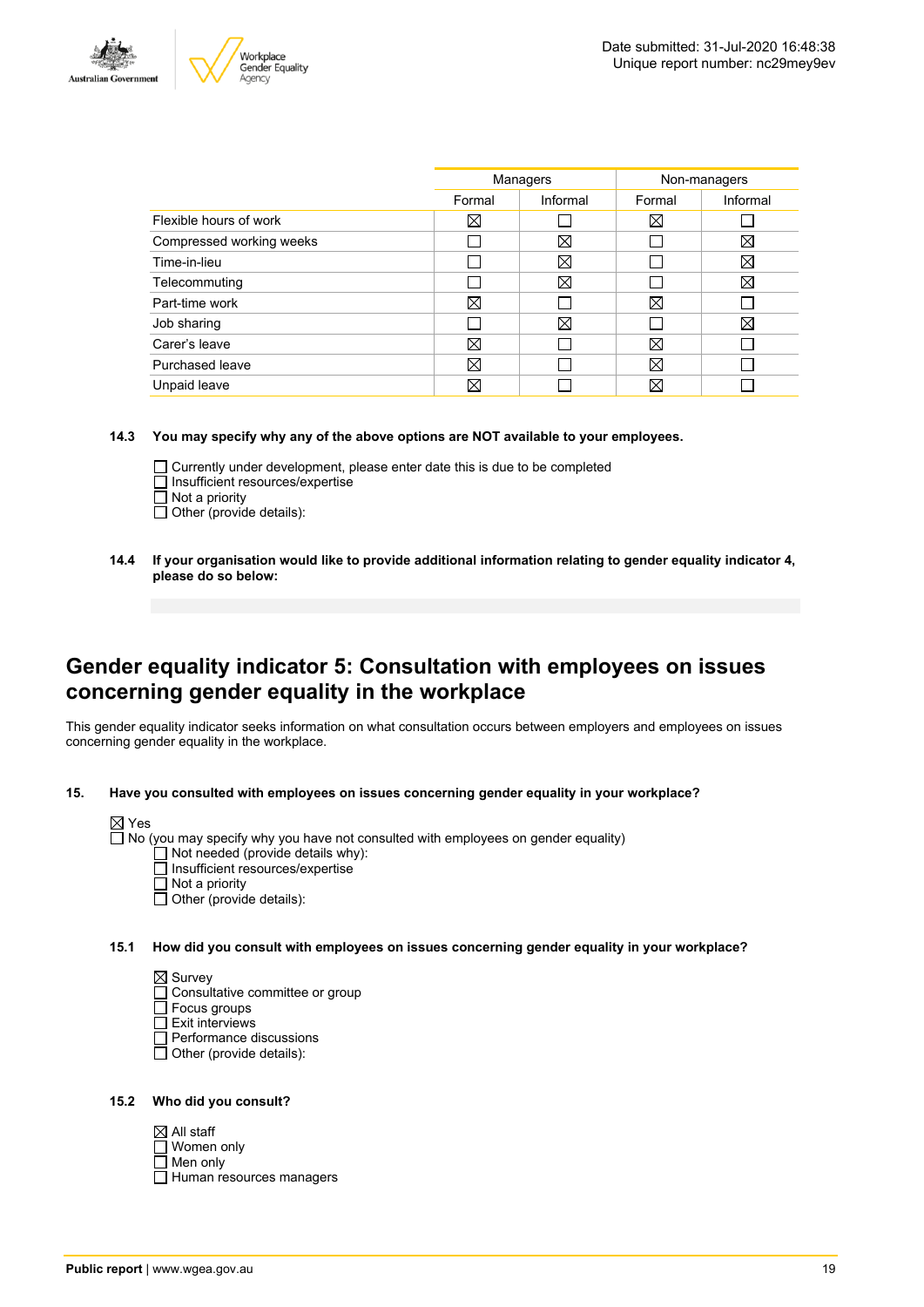

| $\Box$ Management                                              |
|----------------------------------------------------------------|
| $\Box$ Employee representative group(s)                        |
| $\Box$ Diversity committee or equivalent                       |
| $\Box$ Women and men who have resigned while on parental leave |
| $\Box$ Other (provide details):                                |

**15.3 If your organisation would like to provide additional information relating to gender equality indicator 5, please do so below.**

### **Gender equality indicator 6: Sex-based harassment and discrimination**

The prevention of sex-based harassment and discrimination (SBH) has been identified as important in improving workplace participation. Set by the Minister, this gender equality indicator seeks information on the existence of a SBH policy and/or strategy and whether training of managers on SBH is in place.

#### **16. Do you have a formal policy and/or formal strategy on sex-based harassment and discrimination prevention?**

- $\boxtimes$  Yes (select all applicable answers)
	- $\overline{\mathsf{M}}$  Policy
	- $\Box$  Strategy
- $\Box$  No (you may specify why no formal policy or formal strategy is in place)
	- $\Box$  Currently under development, please enter date this is due to be completed
	- $\overline{\Box}$  Insufficient resources/expertise
	- $\Box$  Included in award/industrial or workplace agreement
	- $\Box$  Not a priority
	- $\Box$  Other (provide details):

#### **16.1 Do you include a grievance process in any sex-based harassment and discrimination prevention formal policy and/or formal strategy?**

#### ⊠ Yes

- $\Box$  No (you may specify why a grievance process is not included)
	- Currently under development, please enter date this is due to be completed
	- □ Insufficient resources/expertise
	- Not a priority
	- $\Box$  Other (provide details):

#### **17. Do you provide training for all managers on sex-based harassment and discrimination prevention?**

 $\boxtimes$  Yes - please indicate how often this training is provided:

- $\Box$  At induction
- $\overline{\boxtimes}$  At least annually
- Every one-to-two years
- Every three years or more
- □ Varies across business units
- $\Box$  Other (provide details):
- $\Box$  No (you may specify why this training is not provided)
	- $\Box$  Currently under development, please enter date this is due to be completed
	- Insufficient resources/expertise
	- □ Not a priority  $\Box$  Other (provide details):
- **17.1 If your organisation would like to provide additional information relating to gender equality indicator 6, please do so below:**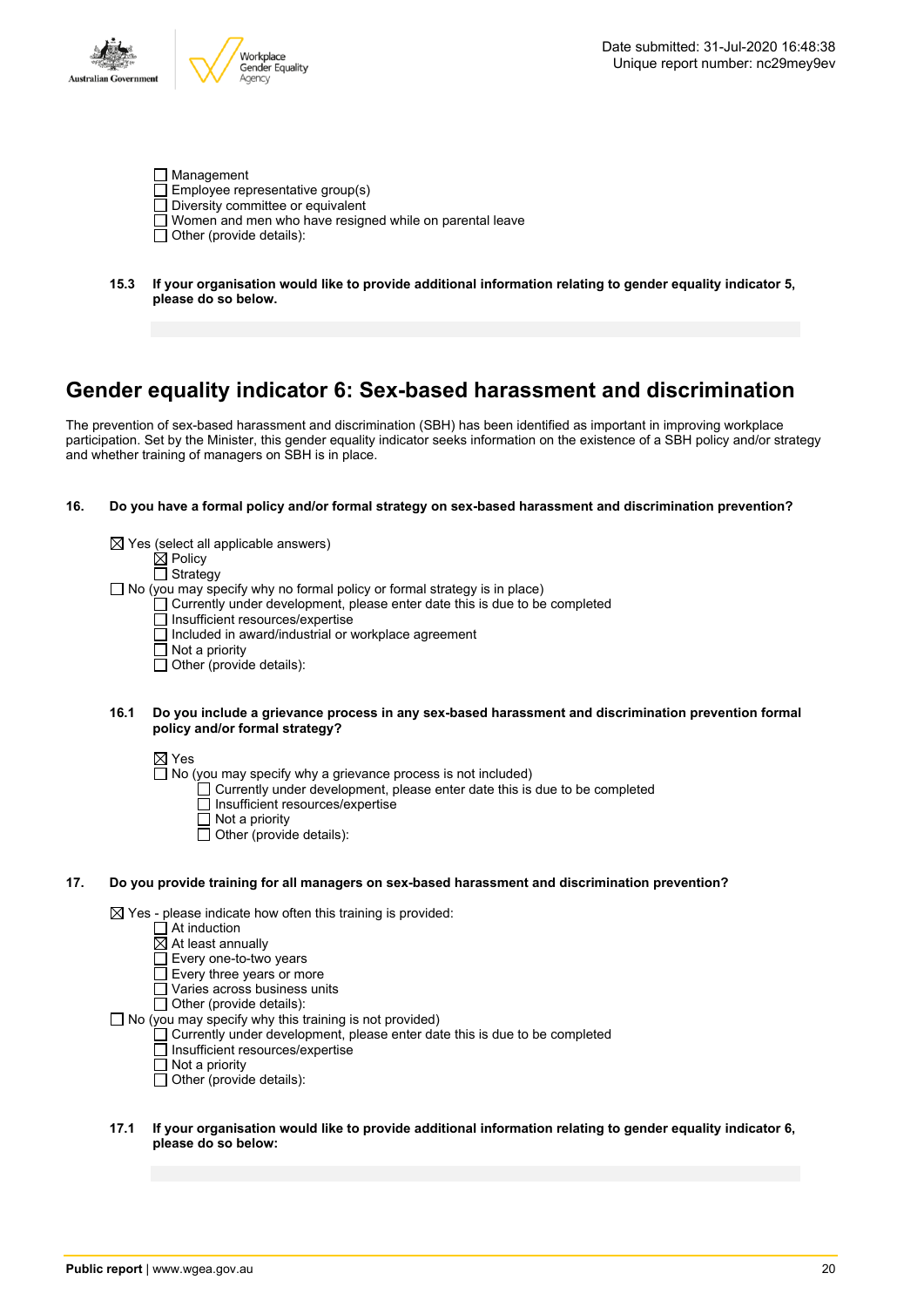



# **Other**

18. If your organisation has introduced any outstanding initiatives that have resulted in improved gender equality in **your workplace, please tell us about them.**

(As with all questions in this questionnaire, information you provide here will appear in your public report.)